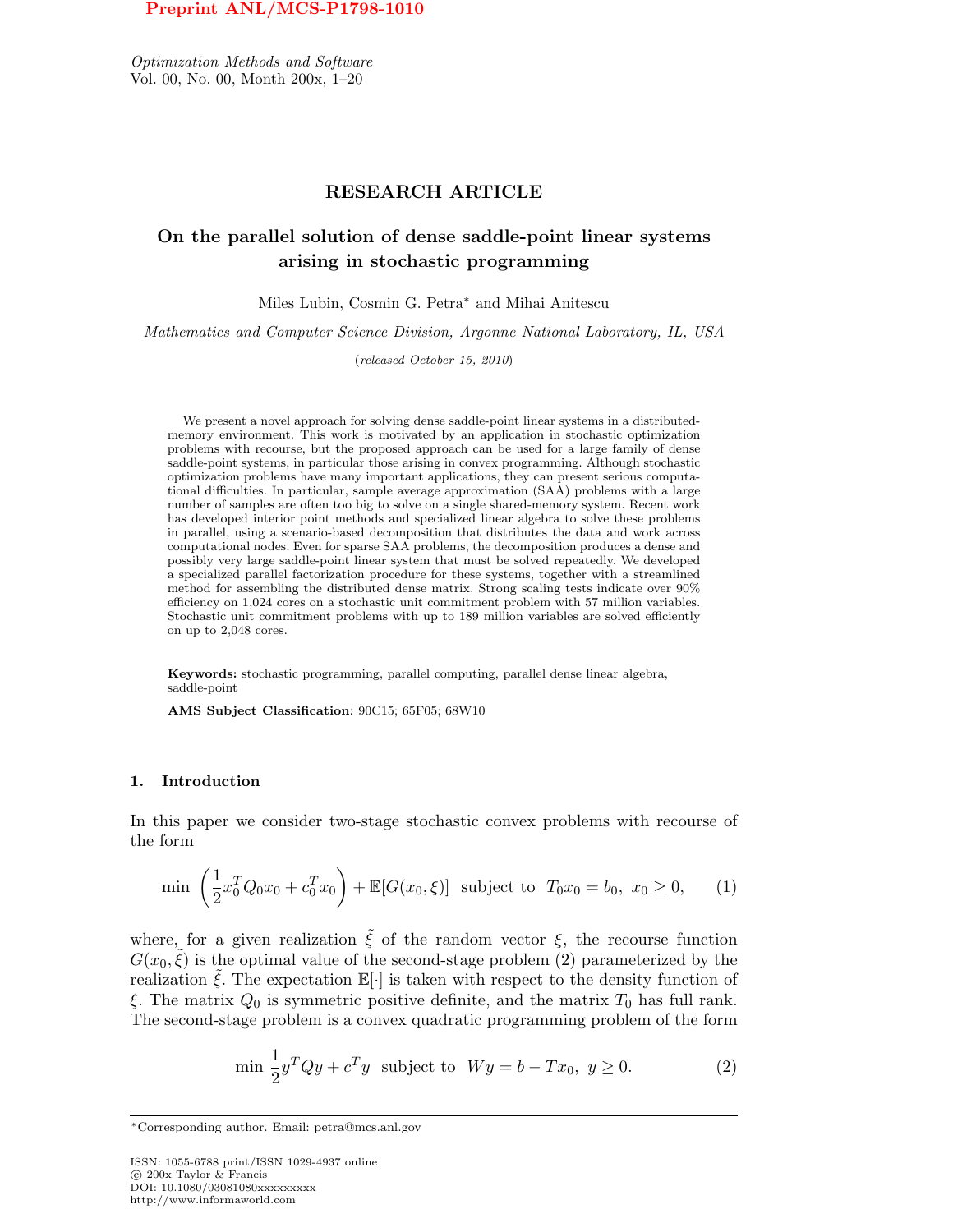The problem is parameterized by  $\xi$  in the sense that the random entries of the data  $(Q, c, T, W)$  form the random vector  $\xi$ . We assume that Q is symmetric positive semidefinite, and that the technology matrix  $T$  and recourse matrix  $W$  have full rank for any realization of  $\xi$ .

The convexity of the second-stage quadratic problem implies that the recourse function is convex [3]. Also, the recourse function  $G(x_0, \tilde{\xi})$  is nonlinear in general. Therefore, problem (1) is a nonlinear convex optimization problem, although in the literature problem (1) is called a two-stage stochastic convex quadratic problem with recourse  $(TCQP)$  [14], and we adopt this terminology. In addition to the fact that the second-stage problem is a QP, the term TCQP is used because any TCQP can be reformulated as an equivalent convex QP when the support of  $\xi$  is finite, or it is approximated by a convex QP when the support of  $\xi$  is a not finite, as we show below.

Sampling methods such as Monte Carlo, Latin hypercube sampling, and importance sampling, etc. are used to make the computation of the expected value term and its derivative(s) tractable from a computational point of view. Once a finite sample  $(\xi_1, \xi_2, \ldots, \xi_N)$  of N realizations of the random vector  $\xi$  is obtained, the recourse term  $\mathbb{E}[G(x_0,\xi)]$  is approximated by the average of the values  $G(x_0,\xi_i)$ ,  $i = 1, 2, \ldots, N$ . This is the sample average approximation (SAA) approach, with which one obtains a convex quadratic deterministic approximation to the TCQP (1), which has the following form

$$
\min\left(\frac{1}{2}x_0^T Q_0 x_0 + c_0^T x_0\right) + \frac{1}{N} \sum_{i=1}^N \left(\frac{1}{2}x_i^T Q_i x_i + c_i^T x_i\right)
$$
\n
$$
\text{subject to } T_0 x_0 = b_0,
$$
\n
$$
T_1 x_0 + W_1 x_1 = b_1,
$$
\n
$$
T_2 x_0 + W_2 x_2 = b_2,
$$
\n
$$
\vdots \qquad \qquad \vdots
$$
\n
$$
T_N x_0 + W_N x_N = b_N,
$$
\n
$$
x_0 \ge 0, x_1 \ge 0, x_2 \ge 0, \dots x_N \ge 0.
$$
\n(3)

Interior-point methods (IPMs) have been used as early as 1988 to decompose and solve SAA problems [4]. The SAA problems are usually extremely large and even in the sparse case they can be solved only by means of distributed computing. The decomposition of the problem in the context of IPMs is usually achieved at the linear algebra level by taking advantage of the block-separable form of the objective function and the half-arrow shape of the Jacobian. This special structure allows most of the work related to IPM linear solves to be done independently for each sample when a Schur complement mechanism is used. Parallel implementations of IPMs using the Schur complement decomposition have been done in state-of-the-art software packages such as OOPS [11–13] and IPOPT [19].

Recently we implemented PIPS, a parallel IPM solver in C++ based on OOQP [9] that uses the Schur complement decomposition to solve SAA problems. We achieved very good strong scaling from 80 to 1000 cores (77% efficiency) on a stochastic unit commitment problem (described in Section 4.1) with 29 million variables. The main obstacle to solving larger instances of this problem on a larger number of cores was a memory usage bottleneck described in Section 2 that is caused by the number of variables in the first-stage problem. The present work removes this bottleneck by performing the linear algebra related to the first-stage problem in a parallel, distributed-memory MPI-based framework.

In the context of interior-point methods applied to SAA problems of the form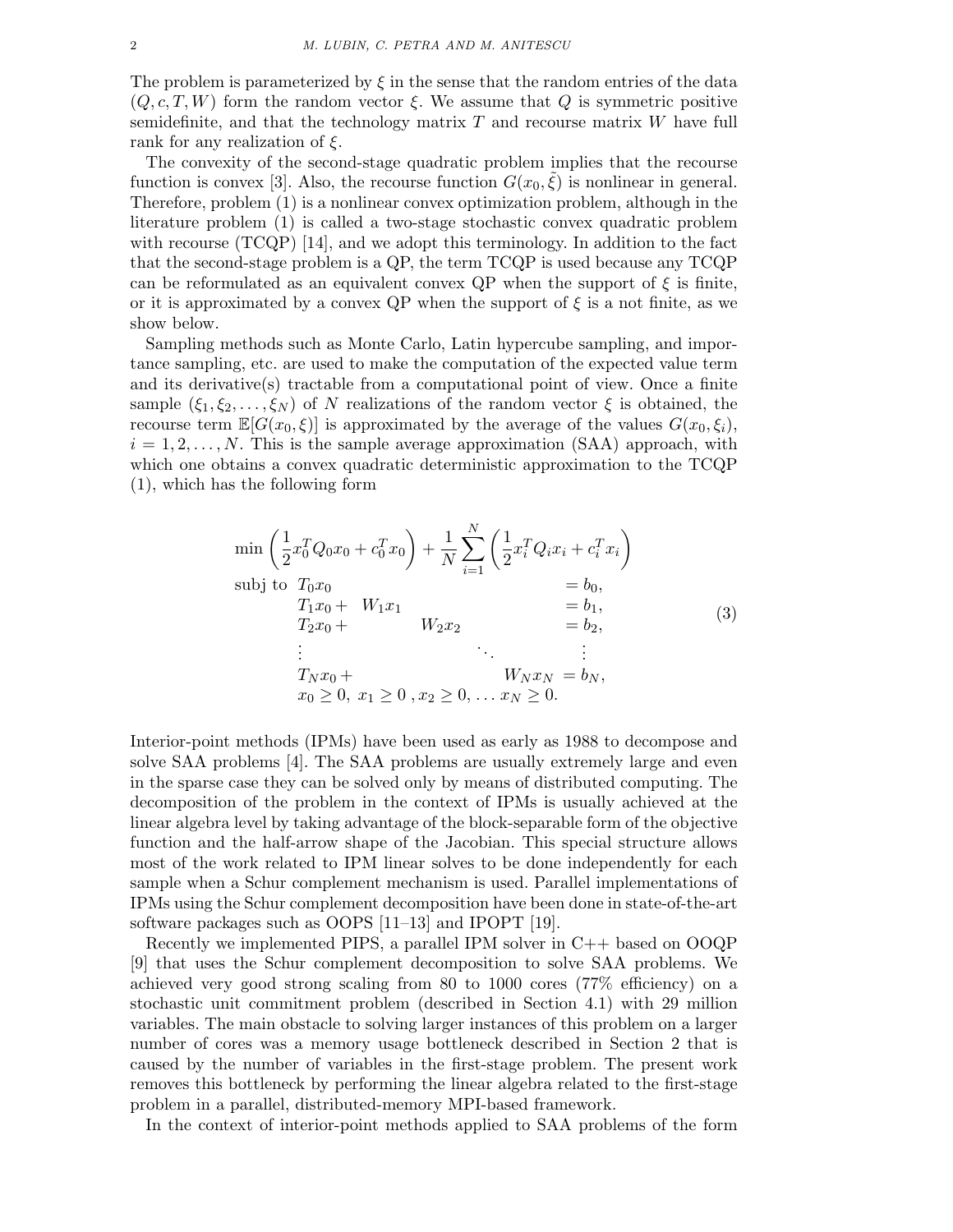(3), the linear algebra operations associated with the first-stage consist of solving symmetric indefinite systems of the form

$$
C = \begin{bmatrix} Q & A^T \\ A & 0 \end{bmatrix},\tag{4}
$$

where  $Q$  is a *dense*, symmetric positive definite matrix and  $A$  is a full-rank rectangular matrix, see Section 2 for a detailed discussion. Systems with matrices of this form are also known as saddle-point linear systems.

The size of the matrix Q can be very large; for example, it can approach 100,000 by 100,000 in the case of the stochastic unit commitment problem with wind power generation presented in Section 4.1. Such large, dense linear systems can be solved efficiently by using existing libraries for parallel dense linear algebra such as ScaLA-PACK, PLAPACK, and Elemental. This is the approach that we follow; however, there are two issues that we address and solve in this paper.

The first issue is the lack of a parallel solver for symmetric indefinite *dense* linear systems. Instead, one must use an LU-based solver for general matrices, which is twice as expensive. We overcome this drawback by implementing a specialized Cholesky-based  $LDL<sup>T</sup>$  factorization. Such factorization has been previously used in the sparse context, see the review article by Benzi et. al. [2], however, to our knowledge, it was not implemented before for dense saddle-point systems in a distributed memory environment.

The second difficulty is specific to stochastic optimization problems and comes from assembling the distributed saddle-point matrix (4). More specifically, C needs to be distributed across processors as required by the particular parallel solver, but all processors contribute to all of the elements of the Q block. Therefore a large amount of inter-process communication (in the form of "reduce" operations) is required in the assembly operation. This can incur a significant cost, possibly greater than the cost of factorization. We describe a technique that yields good large-scale performance. It uses efficient Reduce scatter operations that maximize network bandwidth given the available memory on each node.

The paper is organized as follows. In Section 2 we outline the linear algebra required by interior-point methods for solving the stochastic SAA problems, and we present the Schur complement-based decomposition used to parallelize the computation of Q. In Section 3 we describe the parallel dense linear solvers ScaLAPACK and Elemental and our  $LDL<sup>T</sup>$  factorization based on Elemental. We also give the implementation details of the specialized reduce operations we use to distribute the saddle-point dense linear system. In Section 4 we investigate and report on the large-scale performance of our code (up to 2,048 cores). The conclusions of this work and related future research directions are given in Section 5.

#### 2. Schur complement decomposition of SAA problems

In this section we present the linear algebra needed to solve convex quadratic SAA problems of the form (3) by interior-point methods. We refer the reader to [11], [12], [13], or [15] for more details on how the linear algebra is derived.

The deterministic SAA problem (3) has a staircase structure that can be exploited to produce highly parallelizable linear algebra. The matrix of the linear system that needs to be solved at each iteration of the interior-point algorithm has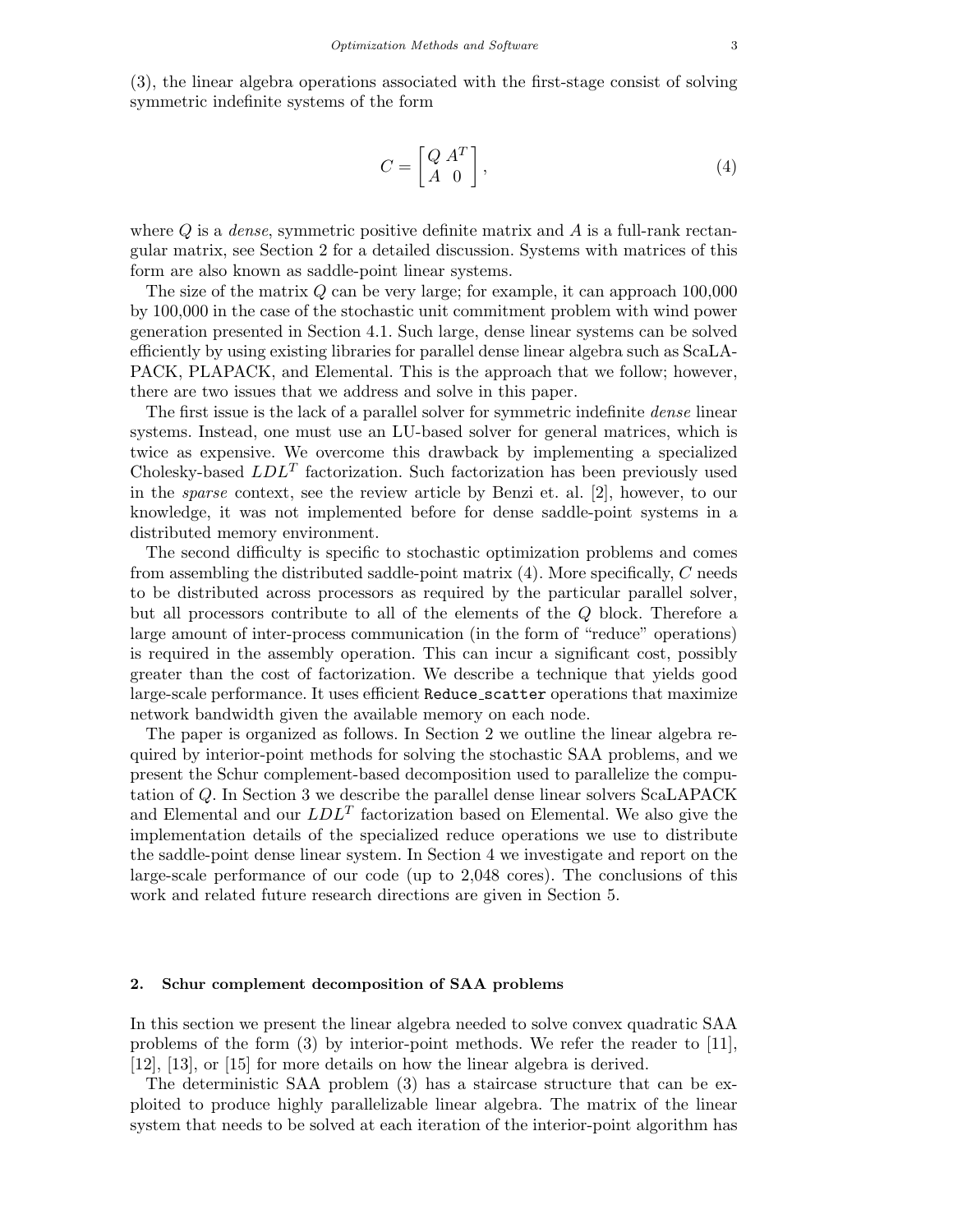an arrow shape of the form

$$
K := \begin{bmatrix} K_1 & B_1 \\ \ddots & \vdots \\ K_N & B_N \\ B_1^T & \dots & B_N^T & K_0 \end{bmatrix} . \tag{5}
$$

Here we used the following simplifying notation,

$$
K_i := \begin{bmatrix} \frac{1}{N} \overline{Q}_i & \frac{1}{N} W_i^T \\ \frac{1}{N} W_i & 0 \end{bmatrix}, \quad K_0 := \begin{bmatrix} \overline{Q}_0 & W_0^T \\ W_0 & 0 \end{bmatrix},
$$
  

$$
B_i := \begin{bmatrix} 0 & 0 \\ \frac{1}{N} T_i & 0 \end{bmatrix}, \quad i = 1, 2, \dots, N,
$$

where  $\overline{Q}_i = Q_i + D_i$ ,  $i = 0, 1, ..., N$ , with each  $D_i$  being a diagonal matrix with positive diagonal entries occurring from the use of interior-point algorithms.

Solving linear systems of the form  $K\Delta z = r$  is the main computational effort at each iteration of the interior-point algorithm. Since  $K$  is symmetric, it can be factorized as  $LDL^{T}$  [10], where L is a unit lower triangular matrix and D is a diagonal matrix. One can easily verify that  $L$  and  $D$  have the following particular structures,

$$
L = \begin{bmatrix} L_1 & & \\ & \ddots & \\ & & L_N & \\ L_{N1} & \ldots & L_{NN} & L_c \end{bmatrix}, \quad D = \begin{bmatrix} D_1 & & \\ & \ddots & \\ & & D_N & \\ & & & D_c \end{bmatrix},
$$

where

$$
L_i D_i L_i^T = K_i, \ i = 1, \dots, N,
$$
\n(6)

$$
L_{Ni} = B_i^T L_i^{-T} D_i^{-1}, \ i = 1 \dots, N,
$$
\n(7)

$$
C = K_0 - \sum_{i=1}^{N} B_i^T K_i^{-1} B_i,
$$
\n(8)

$$
L_c D_c L_c^T = C.
$$
\n<sup>(9)</sup>

We note that  $C$  defined by  $(8)$  is the Schur complement of the first-stage Hessian block  $K_0$  in the entire Hessian matrix  $K$ .

Let  $\Delta z_i := \left[\Delta x_i^T \Delta y_i^T\right]^T$ ,  $i = 0, 1, ..., N$ ,  $\Delta z := \left[\Delta z_1^T ... \Delta z_N^T \Delta z_0^T\right]^T$ , and let r be of the form  $\begin{bmatrix} r_1^T \dots r_N^T \ r_0^T \end{bmatrix}^T$ . To solve the linear system  $K\Delta z = r$  we take the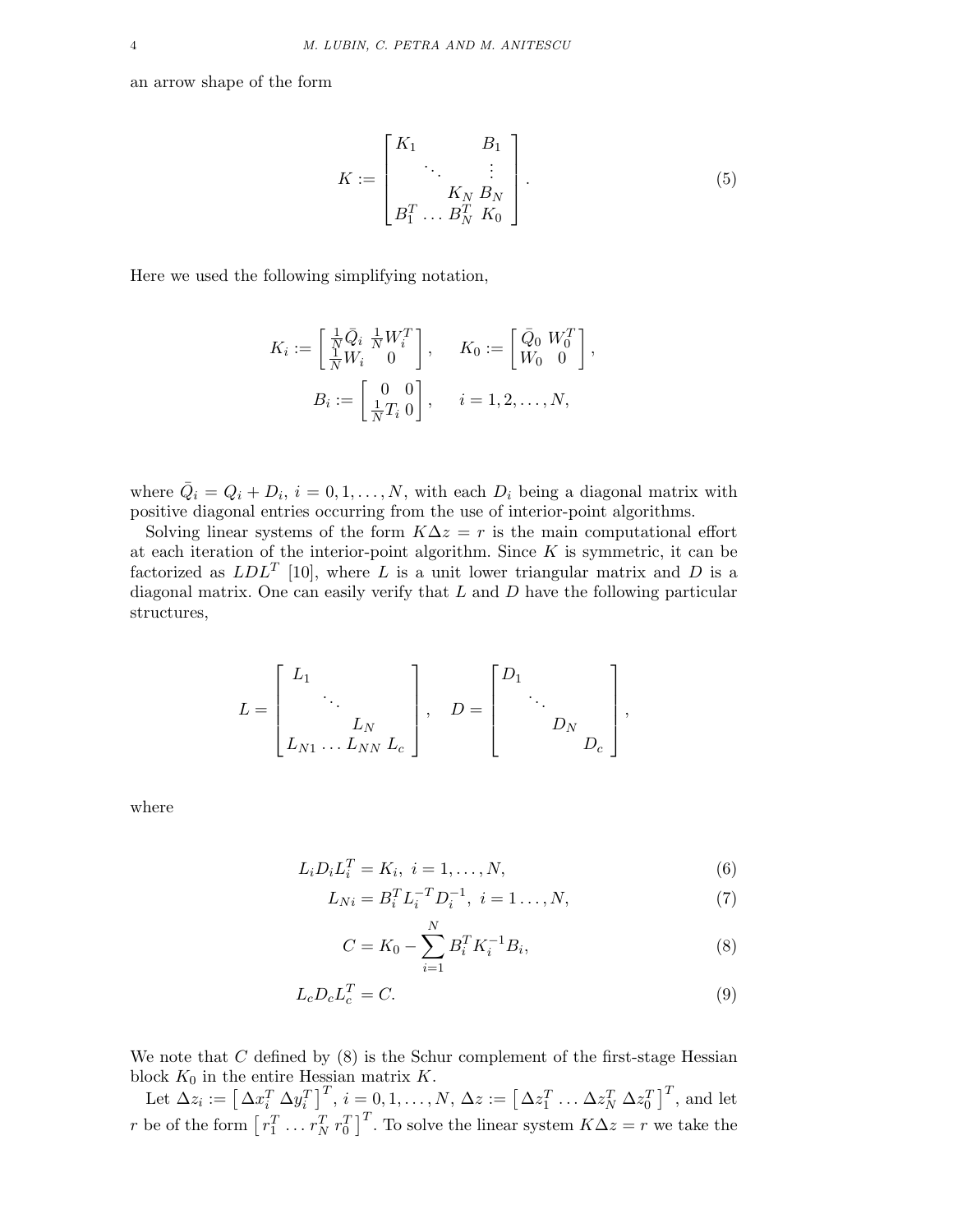following steps:

$$
w_i = L_i^{-1} r_i, \ i = 1, \dots, N,
$$
\n(10)

$$
\tilde{r}_0 = r_0 - \sum_{i=1}^{N} L_{Ni} w_i,
$$
\n(11)

$$
v_i = D_i^{-1} w_i, \ i = 1, \dots, N,
$$
\n(12)

$$
w_0 = L_c^{-1} \tilde{r}_0,\tag{13}
$$

$$
v_0 = D_0^{-1} w_0,\tag{14}
$$

$$
\Delta z_0 = L_c^{-1} v_0,\tag{15}
$$

$$
\Delta z_i = L_i^{-T} (v_i - L_{Ni} \Delta z_0), \ i = 1, ..., N. \tag{16}
$$

Observe that the computations of each of the steps  $(6)-(8)$ ,  $(10)-(12)$ , and  $(16)$ can be done independently for each scenario  $i \in \{1, \ldots, N\}$ . This observation is the core of the Direct Schur complement (DSC) method which we implemented in PIPS. However, the factorization (9) and steps (13)-(15) need to be performed serially, that is identically on all processors (or only on one processor, while the other processors are waiting). Obviously, the serial steps create a bottleneck in the parallel execution flow, but for problems having a small number of first-stage variables, the bottleneck has little negative impact on the performance of DSC method. Unfortunately, as expected, the performance of the DSC method is considerably affected when problems with a large number of first-stage variables are solved. The Preconditioned Schur Complement (PSC) method we presented in [15] uses a stochastic preconditioner for the Schur complement matrix  $C$  and Krylov iterative methods for the solution of linear systems involving  $C$  to remove most of the execution bottleneck. Consequently, PSC approach outperforms DSC method on medium-sized first-stage problems (several thousands variables). However, PSC experiences a different bottleneck caused by the insufficient memory in the case of SAA problems with a larger number of first-stage variables (more than ∼10,000). The memory usage bottleneck occurs because, for such problems, the Schur complement matrix  $C$  does not fit the memory of a single computational node.

As shown in [15], C has the following simplified form,

$$
C = \begin{bmatrix} Q & T_0^T \\ T_0 & 0 \end{bmatrix},\tag{17}
$$

where  $Q := \bar{Q}_0 + \frac{1}{N}$  $\frac{1}{N}\sum$ N  $i=1$  $T_i^T \left( W_i \bar{Q}_i^{-1} W_i^T \right)^{-1} T_i$ . Each of the  $T_i^T \left( W_i \bar{Q}_i^{-1} W_i^T \right)^{-1} T_i$ terms becomes dense even when all the second-stage matrices are sparse. This adverse behavior is somehow expected since, formally speaking, two matrices are inverted and it is well known that matrix inversion destroys sparsity. Consequently, the  $(1, 1)$  block Q of the Schur complement matrix C becomes dense. This is a square block of the size of the number of first-stage variables. PSC, as well as DSC, stores C as a dense matrix on each processor. As we previously mentioned, this approach leads to a memory usage bottleneck because  $C$  becomes too large to store completely on a node for some real-life problems with many first-stage variables (more than ∼10,000). In this paper we propose an approach to remove the memory bottleneck as well as the execution bottleneck. Our technique parallelizes the first-stage linear algebra(*i.e.*, steps (9) and(13)-(15)) of the DSC method in a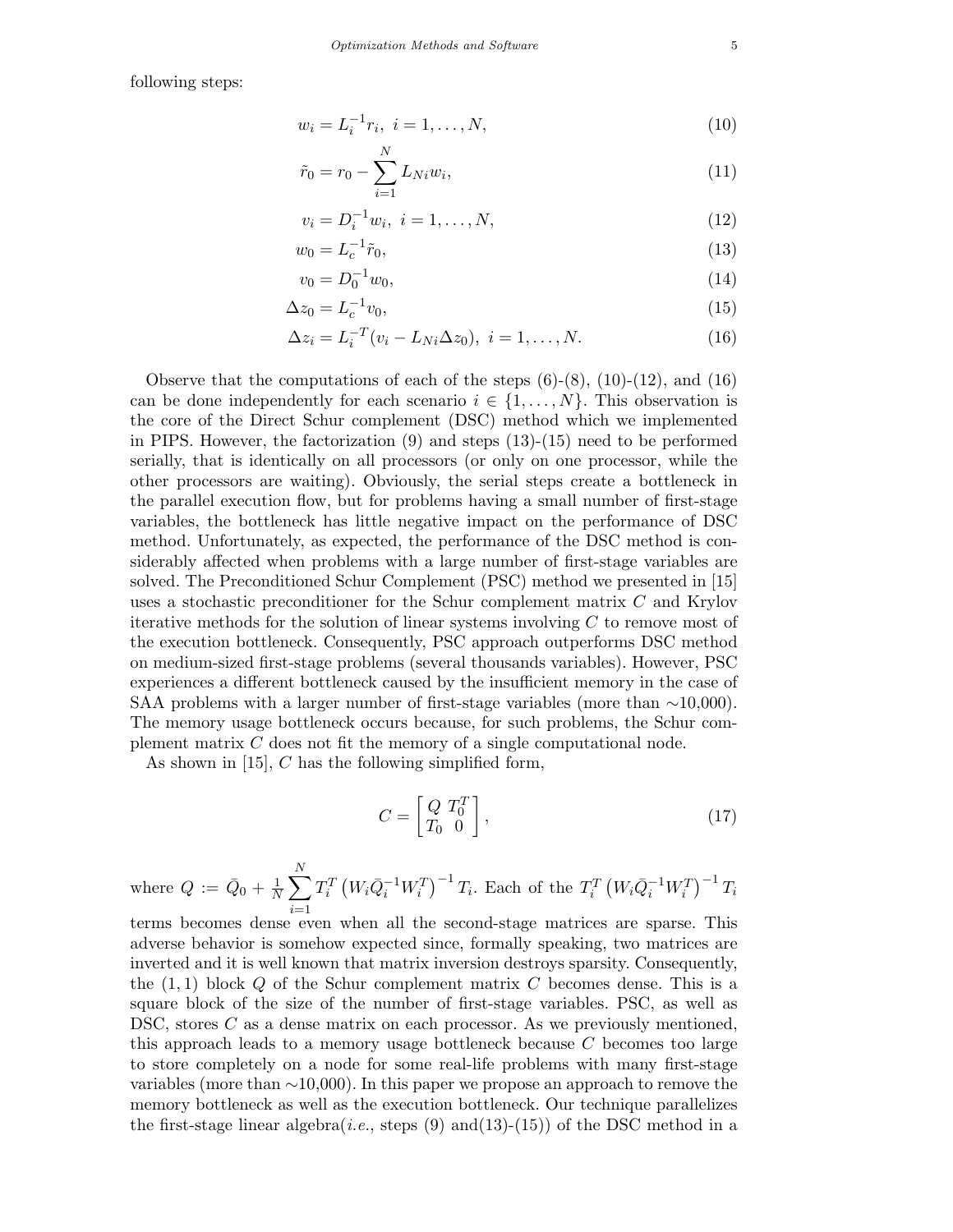memory-distributed computing environment.

## 3. Factorization and distribution of the dense system

Here, we present our solutions to the issues arising in the parallelization of the dense linear algebra required in the first stage, whose details were just described in Section 2. In Section 3.1 we provide an overview of existing parallel distributedmemory linear algebra libraries, followed by our specialized factorization procedure in Section 3.2. In Section 3.3 we describe the procedure for assembling the distributed matrix.

#### 3.1. Parallel solvers for dense linear systems

As described in Section 2, the linear system we must factorize and solve at each iteration is a symmetric indefinite system with the following block form,

$$
C = \begin{bmatrix} Q & A^T \\ A & 0 \end{bmatrix},\tag{18}
$$

where Q is fully dense, symmetric positive definite and  $A (= T_0)$  is sparse and of full rank. This is known as a standard saddle-point system. In the initial versions of PIPS, we used the symmetric indefinite solver in LAPACK [1] (DSYSV), which is based on the Bunch-Kaufman decomposition [6]. For the large-scale problems that PIPS is designed to solve, storing the system entirely in local memory in order to solve it by using LAPACK is infeasible. Our solution is to solve the system in parallel in a distributed memory environment.

A review of the literature yielded a single parallel dense symmetric indefinite solver by Strazdins and Lewis [17]; however, the code has not been maintained in the past 10 years and was not incorporated into any major library. Strazdins confirmed in correspondence that he was unaware of any other efforts. Also, we are not aware of any solver specialized for dense saddle-point systems, either in serial or in parallel.

Historically, the most important and most widely used parallel dense linear algebra packages are ScaLAPACK [5] and PLAPACK [18]. A package currently under development is Elemental [16], which claims significant performance improvements over ScaLAPACK and PLAPACK. We chose to focus on ScaLAPACK and Elemental; PLAPACK did not offer any particular advantages, and one may consider Elemental as its successor. In Sections 3.1.1 and 3.1.2, we describe these packages and their particular methods of distributing the dense matrix across nodes. The matrix distributions are the important, if not defining, characteristic of these packages.

While all of these packages provide routines for  $LU$  and Cholesky decompositions, none provides routines for symmetric indefinite systems. Cholesky decomposition is not directly applicable to our linear system, since it is indefinite, and LU decomposition requires double the number of operations necessary. In light of the lack of an existing symmetric indefinite solver, we developed a specialized Cholesky-based  $LDL<sup>T</sup>$  factorization procedure that exploits saddle-point structure of the matrix; it is described in Section 3.2.

#### 3.1.1. ScaLAPACK

ScaLAPACK (Scalable LAPACK) is a library designed to present an LAPACKlike interface to dense, distributed linear algebra. The procedures follow LAPACK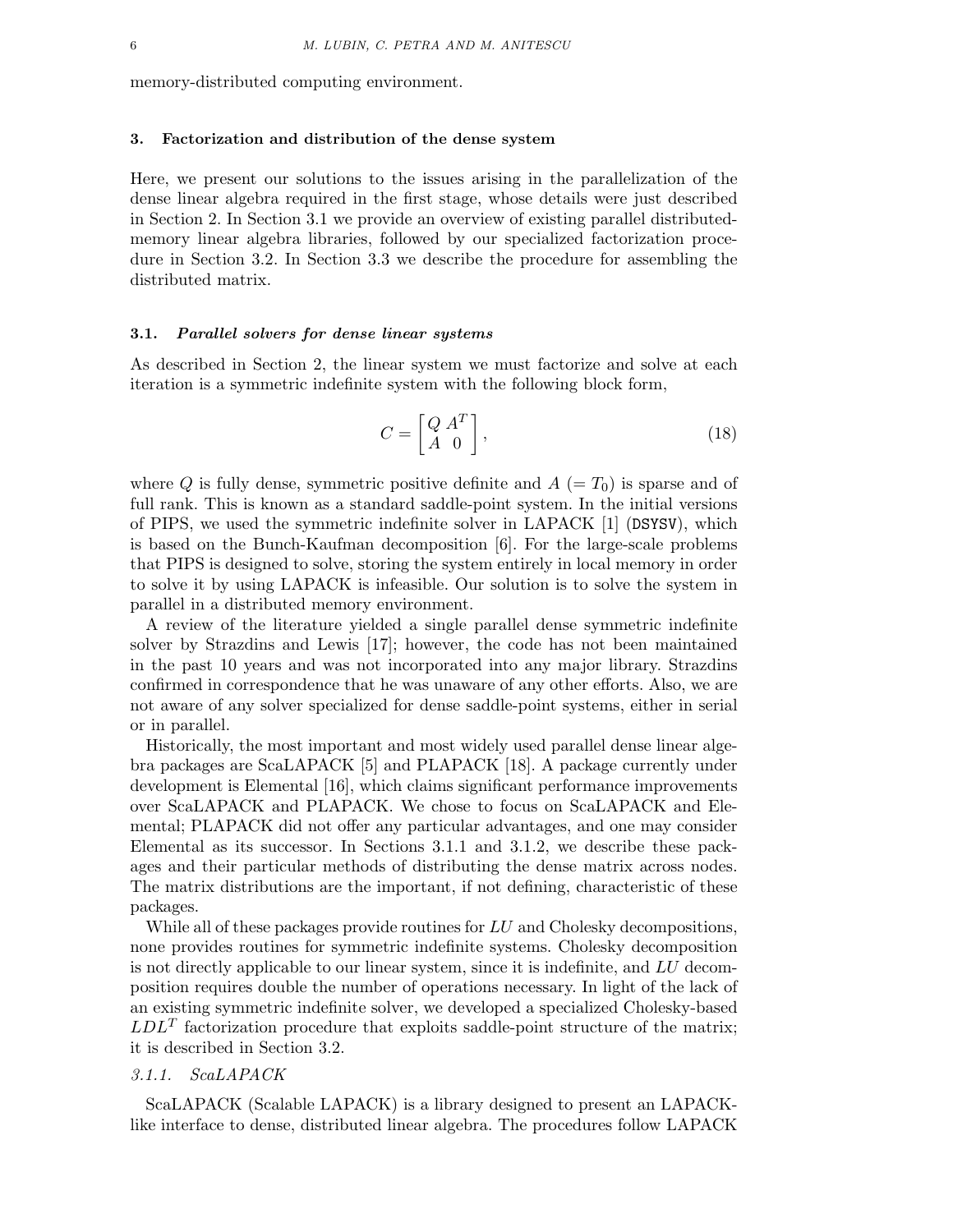naming and calling conventions; however, not all LAPACK functions have been implemented. In particular, while there is a PDGESV for solving general linear systems, there is no "PDSYSV" procedure for solving symmetric indefinite systems.

For load balancing, ScaLAPACK uses a block-cyclic distribution so that all processors "own" all parts of the matrix. First, a block size b is fixed, and the available processors are arranged into an  $n_p \times m_p$  processor grid. The matrix is partitioned into blocks of size  $b \times b$ . Irregular, small blocks are permitted at the boundaries of the matrix. Using zero-based indexing, the block-cyclic distribution arises by assigning block  $(i, j)$  to processor  $(i \mod n_p, j \mod m_p)$ . Each processor has a single column-oriented local storage buffer, where the blocks are stored in their original shape, as if there were no blocks of the matrix between them. See Figure 1 for an example.



Figure 1. An illustration of the block-cyclic distribution used in ScaLAPACK, with blocksize 2 on a  $2 \times 2$ processor grid,  $10 \times 10$  matrix. The mapping is shown between the blocks of the distributed matrix and the local storage on processor  $(0, 0)$ . The blocks belonging to each processor are marked with a pattern. The highlighted square in black illustrates the element-to-element mapping. The size of blocks in the processor grid indicates the size of the local storage; note that it need not be uniform.

The above is a fairly complete description of the block-cyclic distribution at a high level. Additionally, one may consider non-square blocks, but these are supported only for some operations in ScaLAPACK. The formulas for calculating the exact index mappings become somewhat complex; they are covered in full detail in  $|5|$ .

A particularity of ScaLAPACK is that these storage blocks are the same blocks used algorithmically. In the ScaLAPACK implementations of direct factorizations (LU and Cholesky), large algorithmic blocks achieve optimal cache performance, while small storage blocks yield the best load balancing. Hence, there is an inevitable compromise when choosing the optimal block size. We also found that the coupling of the storage and algorithmic blocks imposes other, severe restrictions. For example, ScaLAPACK has the ability to perform operations on sub-matrices of the distributed matrix, but the sub-matrices must be completely aligned with the storage blocks, that is, the top left element of a sub-matrix must be the top left element of a storage block. In Section 3.2 we describe how this restriction prevented implementing our specialized  $LDL<sup>T</sup>$  factorization in ScaLAPACK.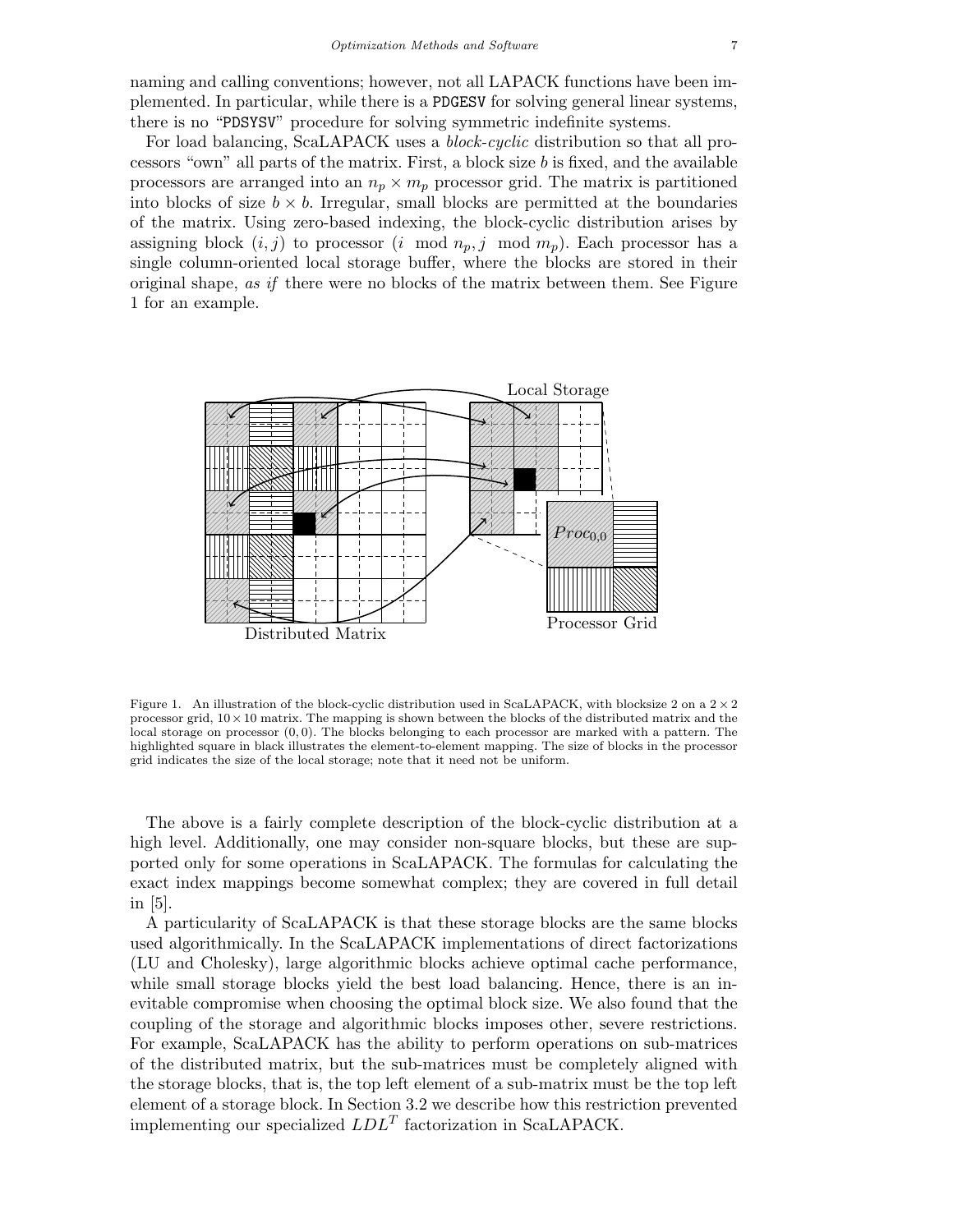#### 3.1.2. Elemental

Elemental is a new library intended to replace ScaLAPACK and PLAPACK. It is under active development.



Figure 2. Illustration of the element-cyclic distribution used in Elemental on a  $2 \times 2$  processor grid,  $10 \times 10$  matrix. The mapping is shown between elements of the distributed matrix and the local storage on processor  $(0, 0)$ . The blocks belonging to each processor are marked with a pattern.

The distinguishing characteristics of Elemental are the *element-cyclic* matrix storage distribution, which is precisely the block-cyclic ScaLAPACK distribution with a blocksize of 1 (see Figure 2), and the separation of the storage and algorithmic sizes. In Elemental one can use large algorithmic blocksizes to obtain the best cache performance without compromising the load balancing, which in fact is the best possible since the storage blocks are of size 1. The element-cyclic distribution requires Elemental to use more elaborate and possibly more costly communication patterns than ScaLAPACK. However, the abovementioned benefits of the element-cyclic distribution prevail over the communication overhead, and Elemental outperforms ScaLAPACK in the tests presented in [16]. Another important feature of the "elemental" matrix distribution is the ability to perform operations on arbitrary sub-matrices, because there are no misalignment issues. We fully exploited this feature in our specialized  $LDL<sup>T</sup>$  factorization.

## 3.2. Specialized Cholesky-based  $LDL<sup>T</sup>$  factorization

Although using a general LU factorization routine to solve the linear system C given by (18) presents a practicable solution, it is not ideal. We would expect to be able to gain a 2x increase in performance by using an algorithm that at least exploited the symmetric structure. We describe below a specialized  $LDL<sup>T</sup>$  factorization algorithm that exploits both the symmetric and the saddle-point structure of  $C$ , and we analyze the flop count.

## 3.2.1. Algorithm

Every symmetric indefinite matrix whose diagonal is not all zeros has a decomposition  $LDL<sup>T</sup>$  where L is lower triangular and D is diagonal [7]. This decomposition is usually avoided in practice because of the numerical instabilities that may arise when the elements of the diagonal of the matrix all approach zero. Instead, a slightly modified decomposition is used, taking  $D$  to be a block-diagonal matrix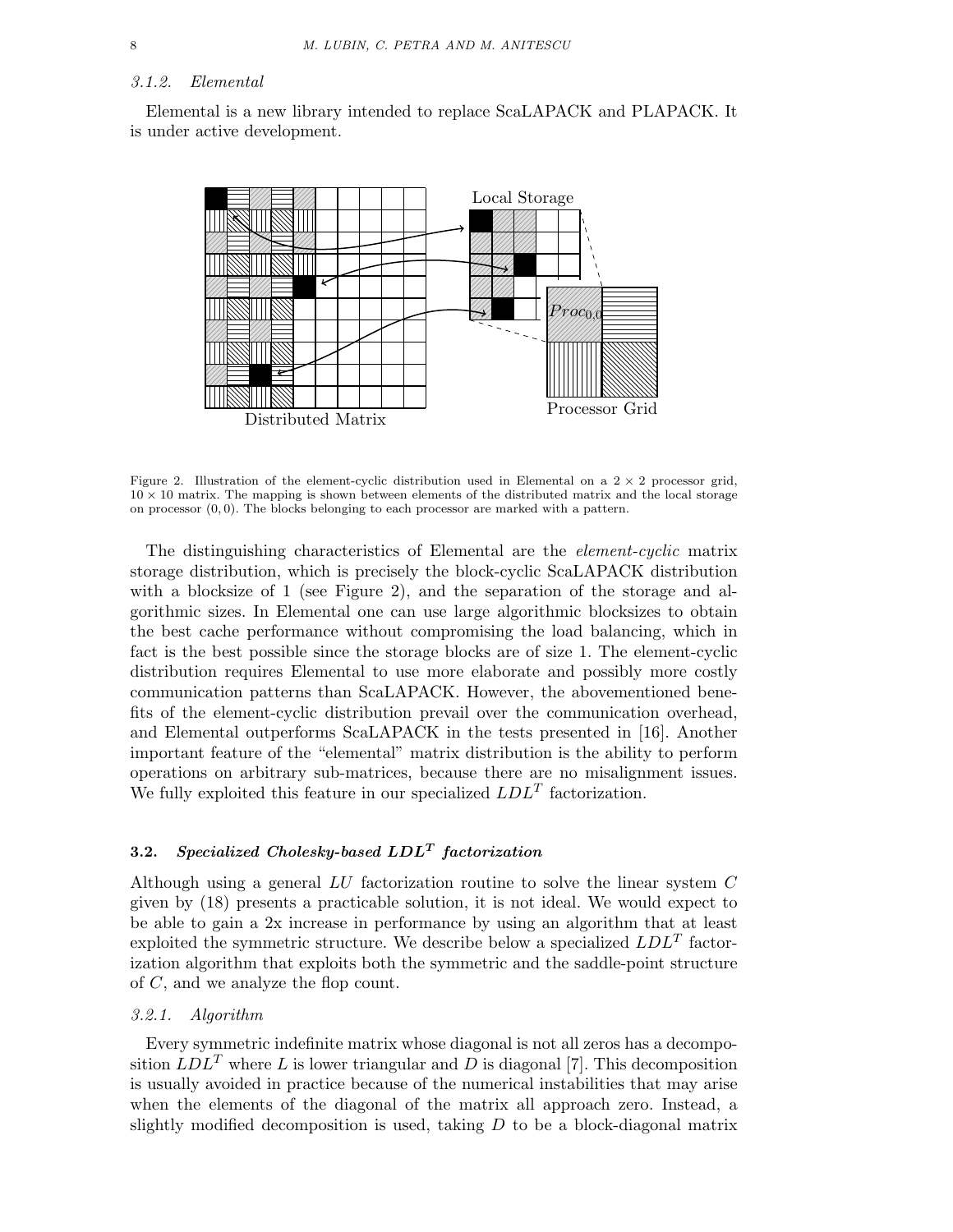with blocks of size 1 or 2. This is used in the Bunch-Kaufman [6] and Bunch-Parlett [7] methods.

In the case of the saddle-point system  $C(18)$ , however, because the  $Q$  block is positive definite and the matrix A is full-rank, a  $LDL<sup>T</sup>$  factorization with D strictly diagonal always exists. This can be seen by writing

$$
\begin{bmatrix} Q & A^T \ A & 0 \end{bmatrix} = \begin{bmatrix} M & 0 \ AM^{-T} & \widetilde{M} \end{bmatrix} \begin{bmatrix} I & 0 \ 0 & -I \end{bmatrix} \begin{bmatrix} M^T & M^{-1}A^T \ 0 & \widetilde{M}^T \end{bmatrix},
$$
(19)

where M and  $\widetilde{M}$  are lower triangular Cholesky factors satisfying  $MM^T = Q$  and  $\widetilde{MM}^T = AQ^{-1}A^T$ . These factors necessarily exist because Q is positive definite, and therefore  $AQ^{-1}A^T$  is positive definite as well because A has full rank.

Benzi et al. [2] note that the factorization (19) is more efficient than Bunch-Kaufman because no pivoting is required; in addition, it is sufficiently numerically stable since it couples two Cholesky factorizations. The use of this factorization may be disadvantageous in the sparse case, because a large amount of fill-in may occur in the factors. Obviously, this is not the case in this work since our matrix is dense. To our knowledge, there has been no previous attempt to solve dense saddle-point systems in parallel by using an  $LDL<sup>T</sup>$  factorization of form (19) or any other specialized approach.

What makes this factorization practical is that it can be performed *in-place* on the distributed matrix. Let us denote the four logical blocks of the distributed matrix as follows:

$$
B = \begin{bmatrix} B_{00} & B_{01} \\ B_{10} & B_{11} \end{bmatrix} \tag{20}
$$

where  $B = C$  initially, that is  $B_{00} = Q, B_{10} = A, B_{01} = A^T, B_{11} = 0$ ; in fact, only the lower triangle must be filled. We perform a sequence of standard linear algebra operations on  $B$ , after which  $B$  contains the lower triangular  $L$  factor. See Figure 3 for the procedure.

| In-place factorization                         |                                              |            |
|------------------------------------------------|----------------------------------------------|------------|
| $B_{00} \longleftarrow$ Cholesky $(B_{00})$    | $(=\mathrm{Cholesky}(Q)=M)$                  |            |
| 2. $B_{10} \leftarrow B_{10} B_{00}^{-T}$      | $(=AM^{-T})$                                 | (trsm)     |
| 3. $B_{11} \longleftarrow (B_{10})(B_{10})^T$  | $(=(AM^{-T})(AM^{-T})^T = AQ^{-1}A^T)$       | (syrk)     |
| 4. $B_{11} \leftarrow \text{Cholesky}(B_{11})$ | (= Cholesky $(AQ^{-1}A^T) = \widetilde{M}$ ) |            |
| Solving $Sx = b$                               |                                              |            |
| 5. $b \leftarrow L^{-1}b$                      |                                              | (trsv)     |
| 6. $b \leftarrow D^{-1}b$                      |                                              | $(ad-hoc)$ |
| 7. $b \leftarrow L^{-T}b$                      |                                              | (trsv)     |
|                                                |                                              |            |

Figure 3. Specialized procedure for solving the saddle-point system S. After the factorization, the lower triangle of B contains L. The name of the operations in standard BLAS terms is in parentheses. The operations are described in the text.

The operations used are Cholesky factorization, triangular solve  $(trsm, trsv)$ , and symmetric rank-k update  $(syrk)$ . On line 2, trsm is used to solve a matrix triangular system of the form  $XY^T = Z$  for X, overwriting Z with the answer. On line 3, a symmetric rank-k update performs the operation  $Z \leftarrow \alpha X X^T + \beta Z$ , where we take  $\alpha = 1, \beta = 0$ . The sequence of operations is similar to a step of blocked right-looking Cholesky factorization [18].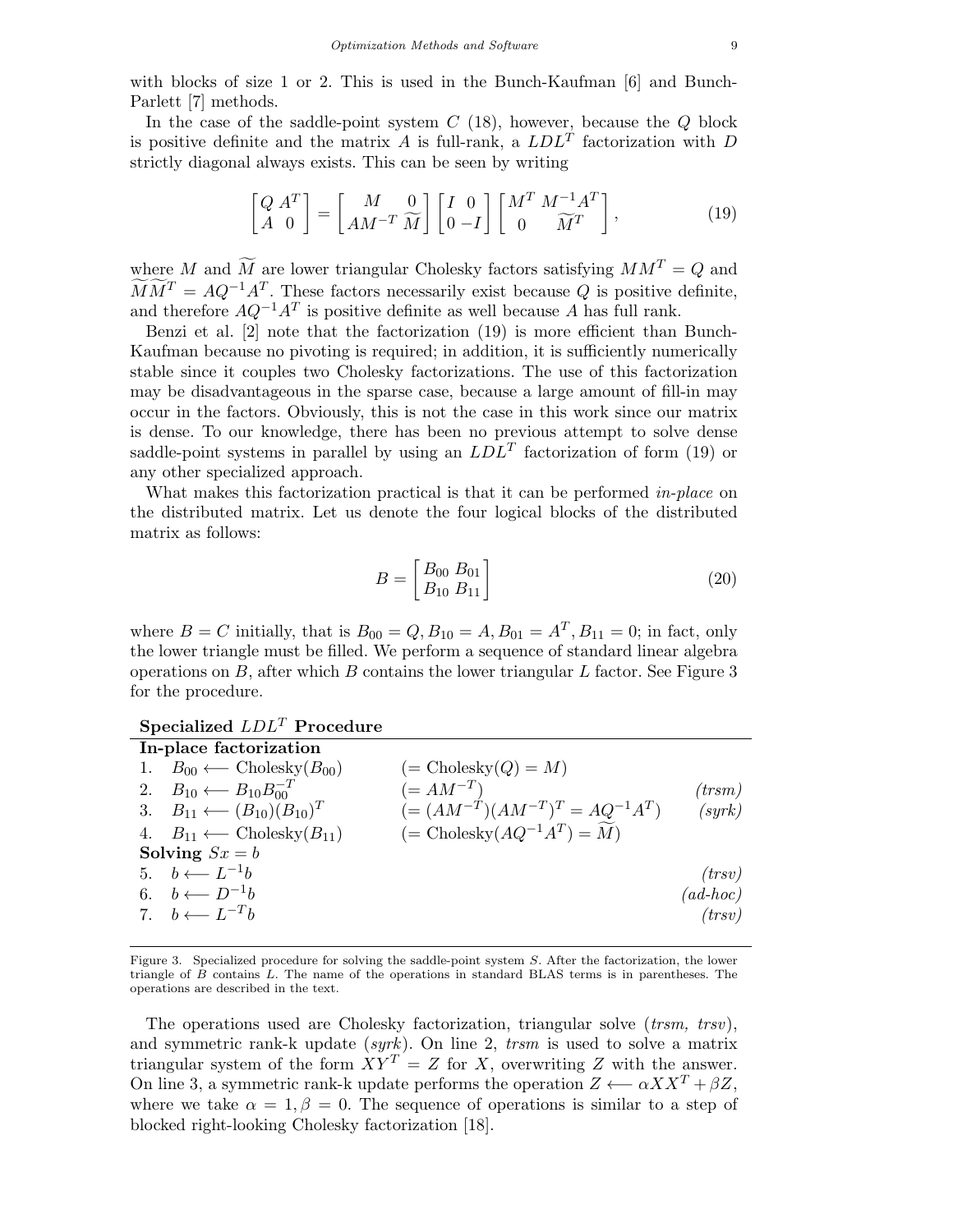In the solution phase, the *trsv* operation solves a simple triangular system  $Zx = b$ or  $Z^{T} x = b$ . Note that  $D = D^{-1}$ . Then, multiplication by  $D^{-1}$  can be performed ad-hoc by simply negating the lower part of the right-hand side vector.

Cholesky factorization, triangular solve, and symmetric rank-k update are standard operations that, in principle, are provided by both ScaLAPACK and Elemental. In both ScaLAPACK and Elemental, these operations can also operate on sub-matrices of a distributed matrix, a property that is fully exploited above. However, as we previously mentioned, ScaLAPACK has an important caveat: the sub-matrices must align with the storage blocks. Given that  $Q$  may be of arbitrary size and that there is a practical limit on the size of a storage block, this restriction is effectively impossible to satisfy in the given context without extensively modifying ScaLAPACK's source code. Therefore, this procedure was only implemented by using Elemental, requiring just five lines of code in  $C++$  to perform the factorization.

## 3.2.2. Flop count

We analyze here the number of operations required by the algorithm above, in order to confirm the desired theoretical 2x decrease in operation count over LU factorization. Only the higher-order terms are counted.

Note first that for an  $n \times n$  matrix, LU decomposition requires  $\frac{2}{3}n^3$  floatingpoint operations, and both Cholesky and Bunch-Kaufman (symmetric indefinite) decompositions require  $\frac{1}{3}n^3$ . Both LU and Bunch-Kaufman require an additional  $O(n^2)$  comparisons to perform pivoting [6].

Now let *n* be the size of Q and *m* be the number of rows in  $A$  ( $Q \in \mathbb{R}^{n \times n}$ ,  $A \in$  $\mathbb{R}^{m \times n}$ ). Then the entire matrix is  $(n+m) \times (n+m)$ . We verify that trsm requires  $mn^2$  operations and syrk requires  $m^2n$  operations.

For trsm  $(B_{10}B_{00}^{-T})$  one may verify that a triangular solve requires  $n^2$  operations; this is performed m times, resulting in  $mn^2$  operations. For  $syrk ((B_{10})(B_{10})^T)$ : this is a normal matrix-matrix multiplication, but only the lower triangle is calculated. Each of the  $\frac{1}{2}m^2$  elements requires n multiplications and  $n-1$  additions, resulting in  $m^2n$  operations.

The specialized  $LDL^{T}$  factorization therefore requires  $\frac{1}{3}n^{3} + m^{2}n + mn^{2} + \frac{1}{3}m^{3} =$ 1  $\frac{1}{3}(n+m)^3$  floating-point operations. This is the same number of flops as Bunch-Kaufman and half those of an LU decomposition, confirming that we have achieved the goal of a factorization routine that requires half the operations of LU and, in theory, should deliver twice the performance. Also note that no comparisons are required in this case, unlike both  $LU$  and general symmetric indefinite factorization routines.

As a final observation, recall that the A block is in reality sparse, although it has been treated as a block of a dense matrix. We implemented it as such, but one may be able to significantly reduce communication costs and flops in the trsm stage by storing A as a sparse matrix on each processor and implementing a specialized triangular solve routine. However, since the number of rows of A is less than the the number of rows of  $Q$ , usually much more smaller, this would likely be a minor optimization.

#### 3.2.3. As a saddle-point solver

We note that the method proposed applies with only a slight modification to a more general dense saddle-point system of the form

$$
C = \begin{bmatrix} Q & A^T \\ A & -S \end{bmatrix},\tag{21}
$$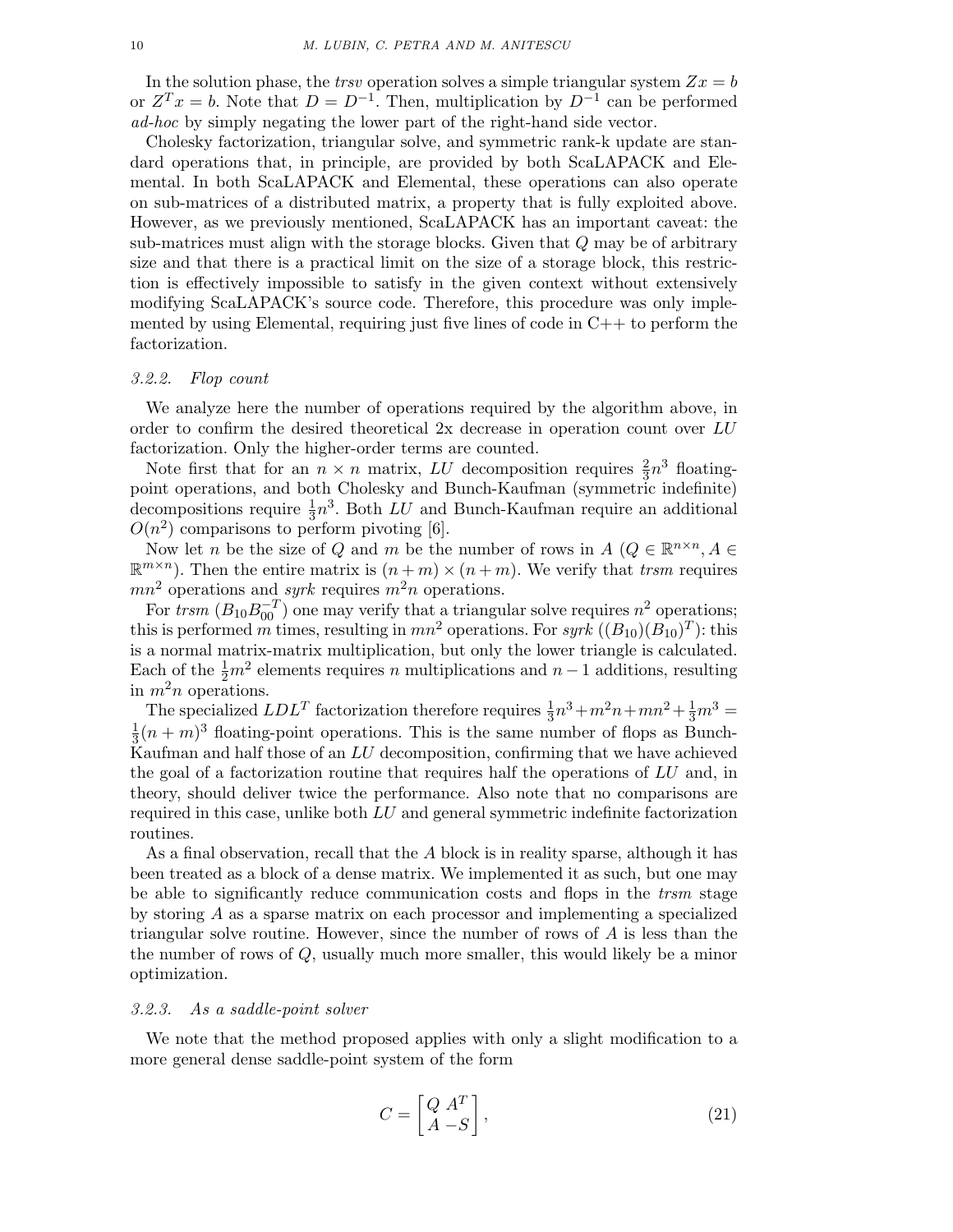where  $S$  is symmetric positive semidefinite and  $Q$  and  $A$  are symmetric positive definite and of full rank, respectively, as above. The only modification necessary to the algorithm in Figure 3 is at Step 3 to include S in the Schur complement. This saddle-point system (21) has applications outside of constrained optimization, which are referenced in [2].

## 3.3. Assembling the matrix

We have assumed up to this point that the linear system is already distributed across processors as required by Elemental or ScaLAPACK. However, assembling the matrix and distributing it as required can be a costly operation, possibly more costly than the factorization itself. This operation must be streamlined to obtain acceptable large-scale performance.

We present a simplified version of the summation that was more fully described in Section 2. Let B refer to the distributed matrix, partitioned as in (20). Let  $\mathcal P$  be the set of processors. The distribution operation we must perform can be described simply as

$$
B_{00} = \sum_{p \in \mathcal{P}} M_p,\tag{22}
$$

where  $M_p$  is calculated locally on processor p and  $B_{00}$  is distributed across processors. Here  $M_p$  is the local contribution to the sum discussed in Section 2, precisely at Step (8).

In the serial case where LAPACK is used to solve the entire first-stage system on each processor, this operation maps directly to an Allreduce in MPI. In the distributed case, we have two important considerations that make the distribution problem significantly more complicated:

- $M_p$  is too large to fit entirely in a node's local memory.
- Every node owns different, non-contiguous elements in  $B_{00}$ ; however, all nodes contribute to all elements.

To address the first issue, we calculate  $M_p$  in blocks of columns that fit in a node's local memory. Then, repeated communication operations are performed to "globally" build  $B_{00}$  by blocks of columns.

For the second issue, we observe that the communication pattern required maps closely to a Reduce scatter operation in MPI, in which a large array is "reduced" (summed) across all processors, and then its pieces are partitioned and "scattered" (distributed) to processors.

However, Reduce scatter requires that each processor receive a single contiguous part of the send buffer. Considering the distribution of the matrix across processors, a single contiguous column of the matrix can not be partitioned such that the elements belonging to a given processor are in contiguous memory. Some intermediate steps are therefore necessary.

We first present a method to distribute the entire  $B_{00}$  block ("full reduce"), followed by a method to distribute only the lower triangle of  $B_{00}$  ("lower triangular reduce"). We describe these methods only for the matrix distribution corresponding to Elemental, but a "full reduce" was also implemented for ScaLAPACK.

## 3.3.1. Full reduce

In order to apply LU decomposition, the entire distributed matrix must be filled with the corresponding elements, disregarding the symmetry of the matrix. This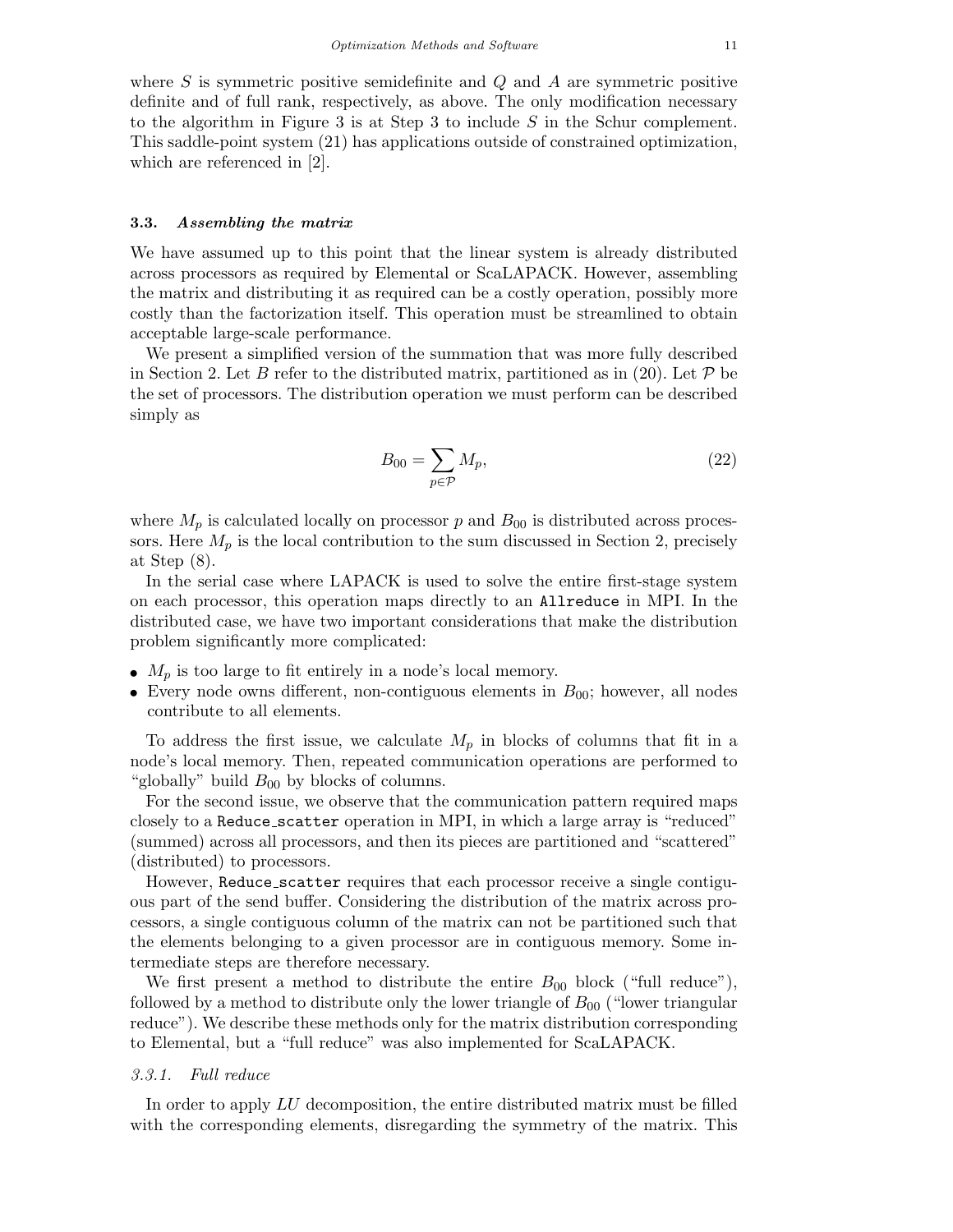is not the case for the  $LDL<sup>T</sup>$  procedure, which requires only the lower triangle and it is twice faster. Nevertheless, we compare our  $LDL<sup>T</sup>$  factorization to  $LU$ decomposition in Section 4, so we present the "full reduce" method that fills the entire  $B_{00}$  block. This method is also a starting point for the lower triangular procedure, described in Section 3.3.2.

Figure 4 contains a high-level description of the procedure. While it is generally straightforward, special care is needed at some points to ensure an efficient implementation.

As mentioned above, we build the matrix in blocks of columns. The size of the blocks is governed by the parameter  $b$ . This should be as large as possible to maximize the communication bandwidth, given the available memory on each node.

## "Full reduce" procedure

|     | Initialization                                                             |
|-----|----------------------------------------------------------------------------|
| 1.  | Let <i>n</i> be the size of $B_{00}$ .                                     |
| 2.  | Fix buffer size <i>b</i> .                                                 |
| 3.  | <b>Allocate</b> b doubles for column buffer and b doubles for send buffer. |
| 4.  | <b>Allocate</b> recy buffer (sufficiently large).                          |
| 5.  | step $\longleftarrow b/n$                                                  |
|     | Main loop                                                                  |
| 6.  | For $i=0$ to $n-1$ , step                                                  |
| 7.  | endCol $\longleftarrow$ min $(i + step - 1, n - 1)$                        |
| 8.  | <b>Compute columns</b> i to endCol $\rightarrow$ column buffer             |
| 9.  | <b>Pack</b> column buffer $\longrightarrow$ send buffer                    |
| 10. | <b>MPI_Reduce_scatter</b> (send buffer) $\longrightarrow$ recy buffer      |
| 11. | <b>Unpack</b> recy buffer $\rightarrow$ local matrix storage               |
| 12. | End For                                                                    |
|     |                                                                            |
|     |                                                                            |

Figure 4. Overall procedure for distributing the full  $B_{00}$  block.

The **Pack** step fills the send buffer for Reduce\_scatter. The send buffer must be arranged such that the elements destined for a processor are in a single, contiguous block, and the blocks must be ordered according to processor number. For fast unpacking, we also require that inside a block, the order of elements match their order in the local matrix storage. We have fully specified a one-to-one map between the location of the elements in the column buffer and their location in the send buffer, and theoretically only a permutation of the column buffer is necessary. An in-place permutation would have poor cache performance, so we allocate a separate array and copy the elements into their positions.

The key to streamlining this copying procedure is to avoid expensive division and modulus operations that one would naively use to calculate the required positions of the elements. Instead, one should loop over continuous memory in the send buffer and copy the corresponding elements of the column buffer, using only addition operations to calculate the addresses. The following loop implicitly copies the elements into the correct order in the send buffer: loop over each processor  $p$  in order, and in an inner loop pick out the elements from the column buffer belonging to processor  $p$ , copying them to the send buffer, in order. The offsets between elements is known, so this inner loop may be performed just by incrementing the counters correctly. Recall that all buffers store elements in column-major order.

Once the send buffer is filled, Reduce scatter is called. The entries are summed across all processors, and the result is partitioned and distributed to the receive buffers on the desired processors. We have arranged the elements so that they are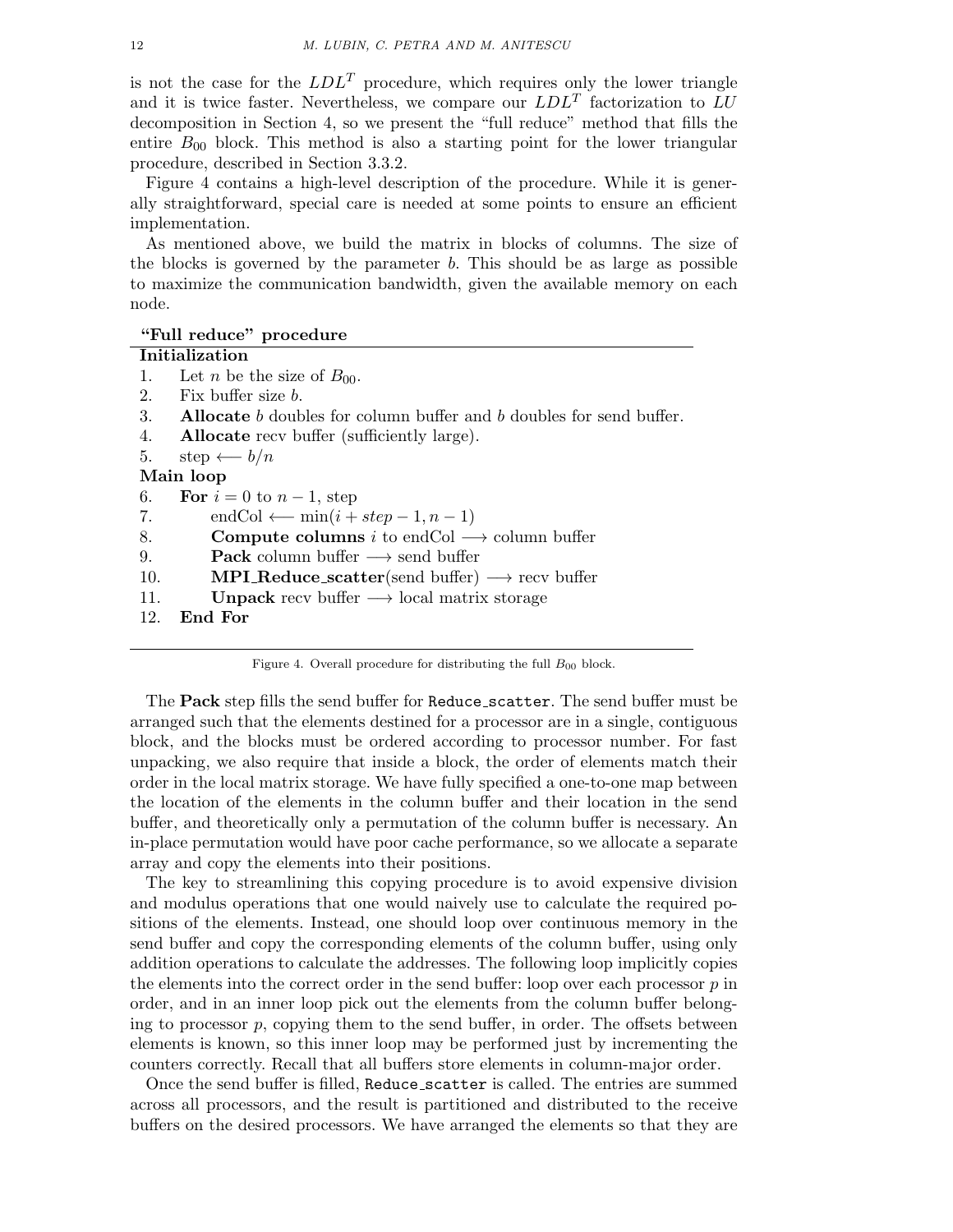

Figure 5. Illustration of a step of the "full reduce" procedure. The 3rd and 4th columns are sent of a  $10 \times 10$  B<sub>00</sub> block on a 2  $\times$  2 processor grid. Note that the local storage contains more rows and columns than displayed; only the elements belonging to  $B_{00}$  are shown. Dashed lines indicate communication from other processes. In general, processors will receive more than one column, unlike shown here.

in the correct order for unpacking, so this step is straightforward. Note that we cannot use the local storage directly as the receive buffer, because the local storage has additional rows for the rest of the distributed matrix.

#### 3.3.2. Lower triangular reduce

For the  $LDL<sup>T</sup>$  factorization procedure, we would be performing unnecessary work by distributing the entire symmetric  $B_{00}$  block, when only the lower triangle is required. Also, in initial experiments we noticed that the communication in the reduce step can take a significant amount of time. Therefore, we set out to design a "lower triangular reduce" that should take nearly exactly half the time of the "full reduce" procedure above, excluding computing the columns. We arrived at a procedure that can effectively guarantee requiring only half of the communication time, with little extra overhead.

With this goal in mind, we must fix the size  $b$  of the send buffer as above and design a procedure that calls Reduce scatter half the number of times. We need to send only half the number of elements, so this is certainly possible. In a more naive approach, one might be led to loop over fixed-sized blocks of columns as before and send only the lower triangular elements. This approach cannot deliver the performance desired, because it results in the same number of Reduce scatter calls as before and so does not decrease the communication overhead.

The solution for a fixed send buffer size is to vary the number of columns calculated in each iteration, taking exactly as many as whose lower triangular elements fit in the send buffer. This number will increase with each iteration. We may count the lower triangular elements as follows. Let n be the size of the  $B_{00}$  block. Then the block of columns starting at column s and ending at column  $e - 1$  (inclusive, zero indexed) has the following number of elements:

$$
\sum_{i=s}^{e-1} (n-i) = -\frac{1}{2}e^2 + \left(n + \frac{1}{2}\right)e + \frac{1}{2}s^2 - \left(n + \frac{1}{2}\right)s =: f(e; n, s).
$$
 (23)

At each iteration,  $n$  and  $s$  are fixed, and the problem is to find the largest integer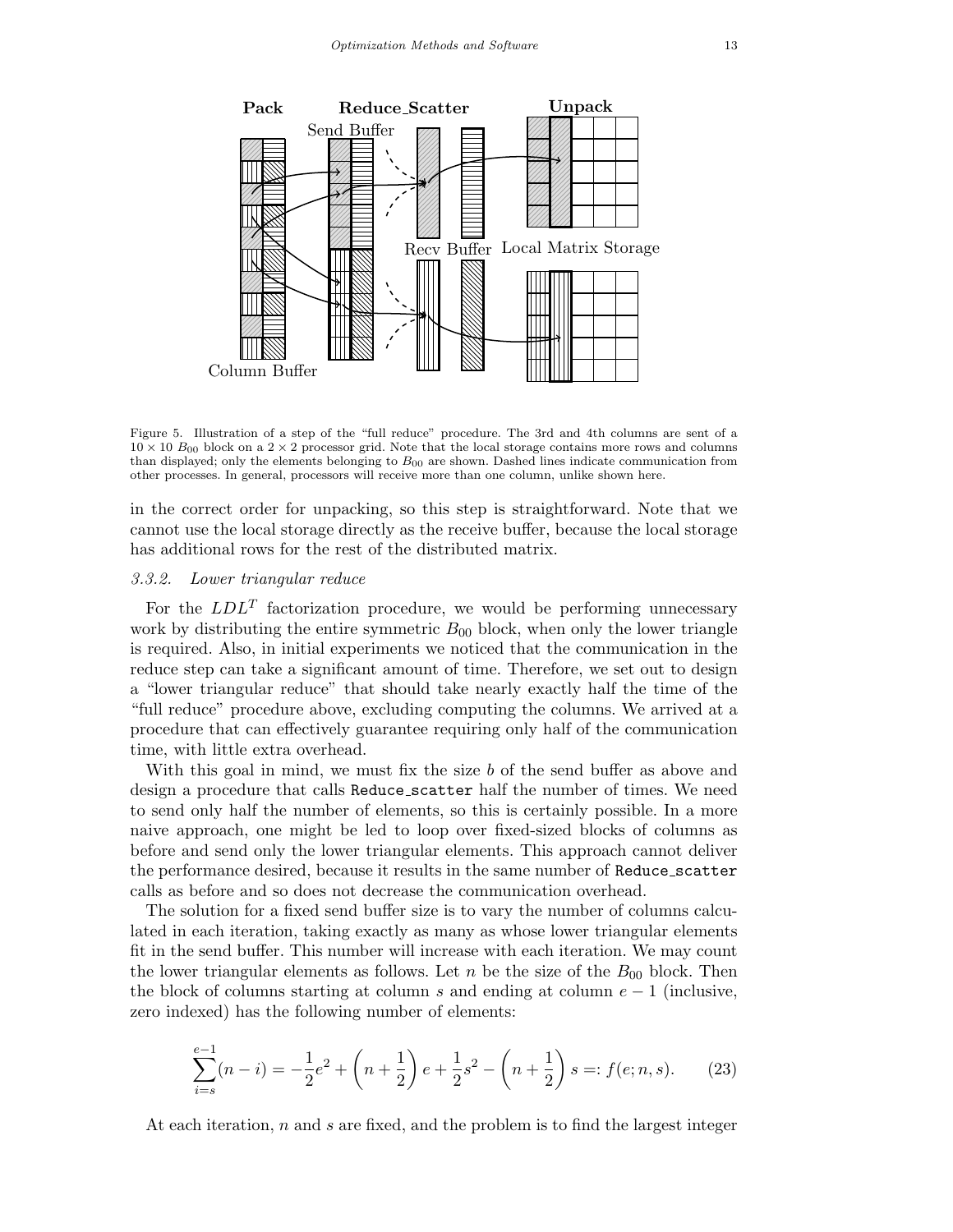e satisfying  $f(e; n, s) \leq b$  and  $e \leq n$ . This is an easy and inexpensive calculation, given that  $f(e; n, s)$  is quadratic.

Besides varying the number of columns at each iteration, the overall procedure is the same as in Figure 4. The Pack and Unpack operations require a small overhead in addressing, but only in calculating offsets. Instead of describing these in detail, we provide an illustration in Figure 6, which indicates the operations required.



Figure 6. Illustration of a step of the "lower triangular reduce" procedure. The 3rd and 4th columns are sent of a  $10 \times 10$  B<sub>00</sub> block on a  $2 \times 2$  processor grid. Note that the local storage contains more rows and columns than displayed; only the elements belonging to  $B_{00}$  are shown, and the lower triangular elements are indicated. Dashed lines indicate communication from other processes. Dots indicate the partitions of the column-major send buffer. In the illustrated case, only two columns fit in the send buffer. Note that in general, not all processors will receive an equal number of elements, because of the properties of the matrix distribution.

### 4. Numerical experiments

Numerical experiments were performed on the Fusion cluster at Argonne National Laboratory. Each node has 36 GB of RAM and dual quad-core Intel Xeon 2.53 Ghz CPUs, for a total of 8 cores per node. In further discussion, we treat each core itself as a node or processor with its own local memory. The cluster has an Infiniband interconnect. A storage blocksize of 32 is used for ScaLAPACK and an algorithmic blocksize of 96 is used for Elemental, optimized respectively by empirical observation. Additionally, 250 MB is used for buffers during the reduce stage.

We first describe the test problem and then present strong and weak scaling results.

## 4.1. The test problem

We use a formulation of the stochastic unit commitment problem with wind power generation in the tests for PIPS. For brevity, we do not present the full model; instead, we provide an overview of the problem and the terminology used to describe and we direct the interested reader to [8] for a complete presentation.

Unit commitment refers to committing power generation units to either produce electricity or remain idle. In our problem there are two types of power units: thermal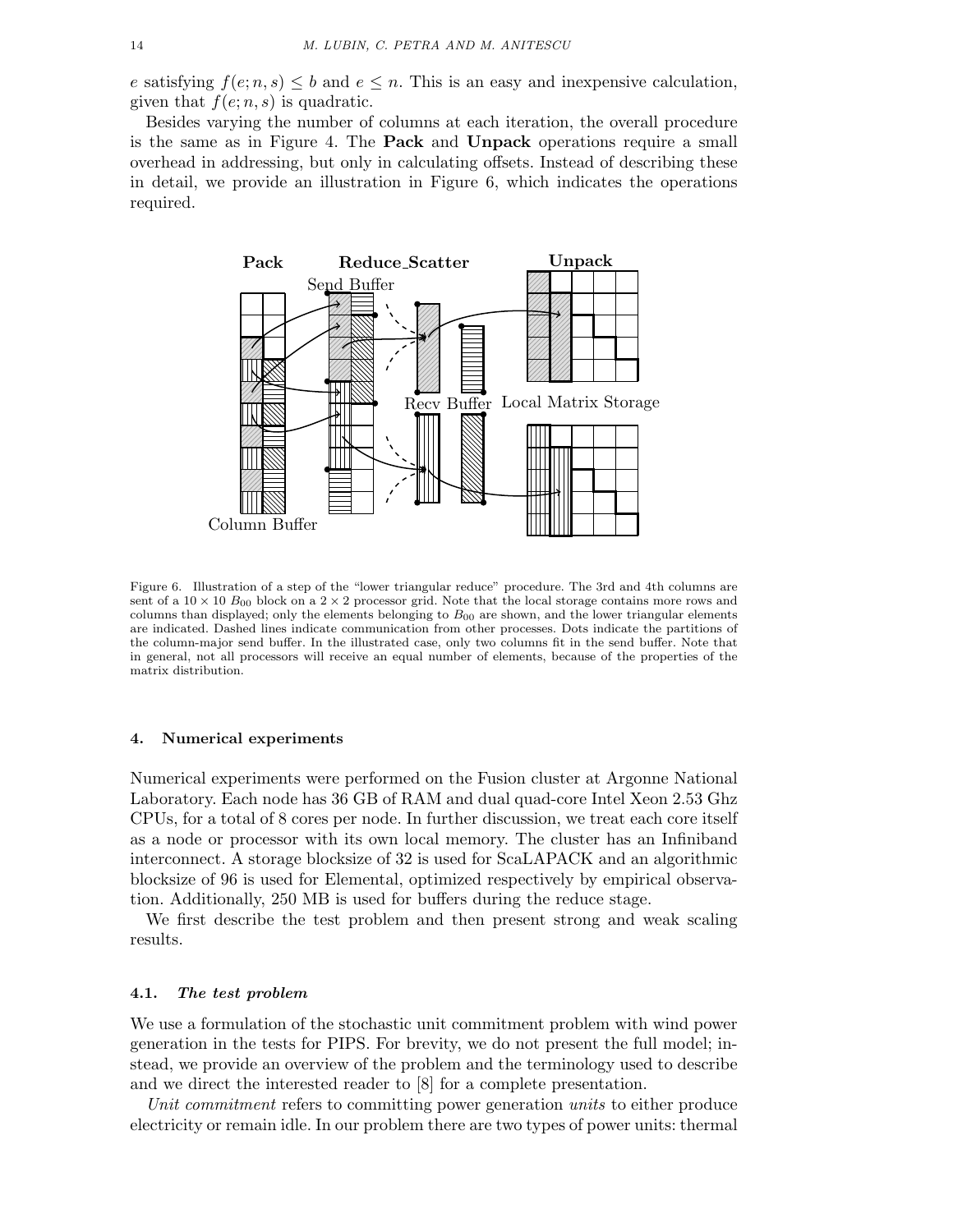power plants using fossil fuels and wind farms using renewable energy. The thermal power generation units are costly to operate, both economically and environmentally. Hence, they should not be operating in large excess of demand. Each unit has startup, shutdown, and running costs and cannot change state instantaneously.

The stochastic component arises from considering electricity produced by wind farms, which is highly variable. The optimization problem is to minimize operation costs *subject to* satisfying the demand with some safety margin. Solving such problems, we may realize the economic and environmental benefits of wind power while ensuring that it is safely integrated with the power grid.

Each scenario is a possible realization of weather patterns, which corresponds to a different amount of electricity produced by the wind farms. These scenarios are generated by simulation using the state-of-the-art Weather Research and Forecast (WRF) model. In the formulation proposed by [8], this is a two-stage stochastic mixed-integer linear program with recourse, and the problem is solved over a 24-hour timeframe with a recourse stage to reallocate units at the end of the period. The problem solved by PIPS has one (large) simplification: the mixedinteger problem is relaxed to a continuous problem. This can be considered as the root relaxation problem in a branch-and-bound framework. However, the problems solved are realistically sized, in both the number of variables and the number of second-stage scenarios.

Problems of various sizes that are used in the experiments of this section are obtained by replicating a (small) real-life unit commitment problem (10 thermal units, 12 wind farms) set up for the state of Illinois [8]. We were forced to do this because of the lack of data for a larger area. We mention that our implementation is not tuned to take advantage of any special structure that may be introduced by replications.

## 4.2. Solvers

We compare here the first-stage factorization times for the three solvers tested:  $LU$  with ScaLAPACK,  $LU$  with Elemental, and  $LDL<sup>T</sup>$  with Elemental. A fixed problem size of 300 thermal units is used, and we vary the number of processors used by PIPS. The  $Q$  block of  $C$  is of size 23,436, and the  $A$  block has 1,224 rows. This is not an especially large first-stage problem, and so we would expect the solver to be less efficient with a larger number of processors. To verify this, we include cases where only a subset of the processors is used for factoring the matrix. See Table 1.

| э. Incre was msumerent memory to run with o2 processors. |               |              |          |                  |  |  |
|----------------------------------------------------------|---------------|--------------|----------|------------------|--|--|
| $#$ Procs.                                               |               | Factor (sec) |          |                  |  |  |
|                                                          | $#$ Factoring | $LU$ (S)     | $LU$ (E) | LDL <sup>T</sup> |  |  |
| 32                                                       | 32            | $\ast$       | $\ast$   | $\ast$           |  |  |
| 64                                                       | 64            | 55.14        | 89.18    | 29.94            |  |  |
| 256                                                      | 256           | 15.63        | 17.68    | 9.78             |  |  |
| 1024                                                     | 256           | 22.34        | 25.54    | 11.48            |  |  |
|                                                          | 1024          | 16.59        | 20.04    | 6.71             |  |  |
| 2048                                                     | 256           | 35.20        | 42.48    | 16.86            |  |  |
|                                                          | 1024          | 31.25        | 41.43    | 10.81            |  |  |
|                                                          | 2048          | 38.45        | 56.19    | 14.08            |  |  |

Table 1. Factorization times. In some cases, a subset of the total CPUs is used for the factorization. (S) indicates ScaLAPACK and (E) indicates Elemental. The  $LDL<sup>T</sup>$  factorization is performed with Elemental. Values are averages over 5 iterations. There was insufficient memory to run with 32 processors.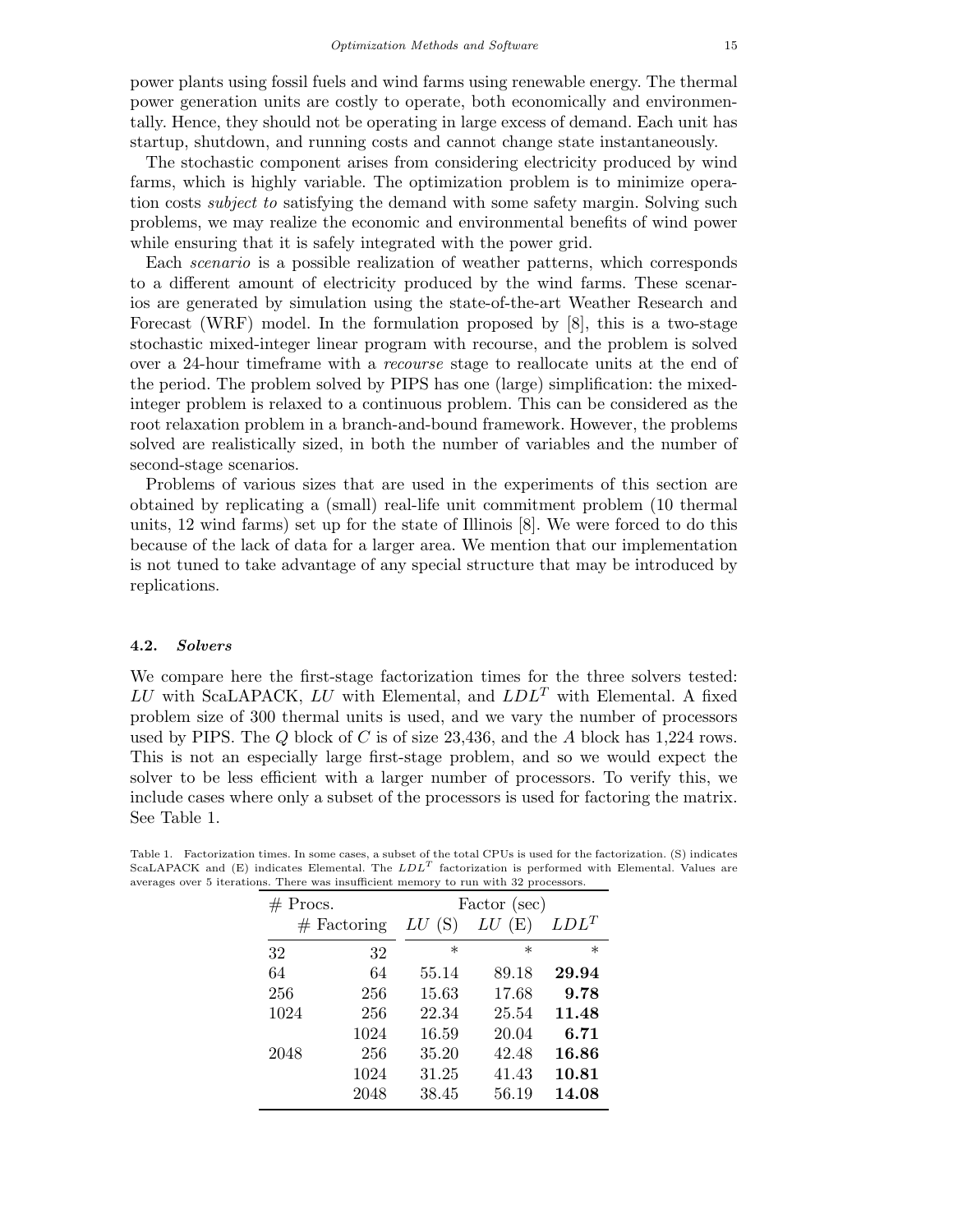In all cases, the  $LDL<sup>T</sup>$  factorization is the fastest, and in many cases it takes less than half of the best LU time. We note that ScaLAPACK LU times are better than Elemental LU times. This was a surprising result, given Elemental's claims of improved performance. After discussions with the author, we concluded that the poor performance is most likely related to the characteristics of the Fusion cluster. Elemental makes liberal use of advanced MPI collective operations, while ScaLAPACK primarily uses broadcast operations. This communication pattern may be relatively more efficient on Fusion, whose interconnect is not designed for all-to-all communications. In spite of this issue, the  $LDL<sup>T</sup>$  factorization, which uses Elemental, does deliver the expected 2x increase in performance over even the LU solver in ScaLAPACK.

We observe that 1024 processors appears to be an optimal number for this problem size; this is clear in the case of 2048 total processors, where factorization time decreases from 256 to 1,024 and increases from 1,024 to 2,048 for all solvers. It is curious that factorization times appear to worsen for a fixed number of factoring processors when the total number of processors is increased. We did not have the opportunity to fully investigate this result.

#### 4.3. Reduce

As the reader will later see, the factorization times above are small compared to the total execution time. In fact, the reduce times are generally more significant. The performance of the "full reduce" procedure is generally independent of the ScaLAPACK or Elemental matrix distribution, with most of the time spent in the Reduce scatter step. Therefore, the benefit of ScaLAPACK is minor, and only when we compare between LU factorizations. For simplicity and because of a lack of CPU time allocation, from this point on we present strong scaling results only from Elemental. We will further justify this decision in Section 4.4.

The times for the full and lower triangular reduce operations are compared in Table 2. In all cases, the lower triangular reduce takes about half the time. Note that these times are bigger than the factorization times themselves. Also, reducing onto a subset of processors is slower than reducing onto all processors, because of the load imbalance that arises from the uneven communication costs. This slowdown appears to be greater than the possible improvement in factorization time.

Table 2. Time spent assembling Q block of the distributed matrix, excluding calculating the columns. The operation involves summing contributions from all processors to each of the 549,246,096 elements, and scattering the elements to their required place in the distributed matrix. Values are averages over 5 iterations. There was insufficient memory to run with 32 processors(4 nodes).

| $#$ Procs. |               | Reduce (sec) |         |  |
|------------|---------------|--------------|---------|--|
|            | $#$ Factoring | LI           | $LDL^T$ |  |
| 32         | 32            | $^\ast$      | $^\ast$ |  |
| 64         | 64            | 28.31        | 12.96   |  |
| 256        | 256           | 37.55        | 17.18   |  |
| 1024       | 256           | 110.45       | 45.21   |  |
|            | 1024          | 54.32        | 26.35   |  |
| 2048       | 256           | 167.73       | 89.50   |  |
|            | 1024          | 100.40       | 50.80   |  |
|            | 2048          | 82.41        | 43.93   |  |

The reduction step presents a difficulty for strong scaling. With a fixed problem size, the reduce time increases with the number of processors. This result can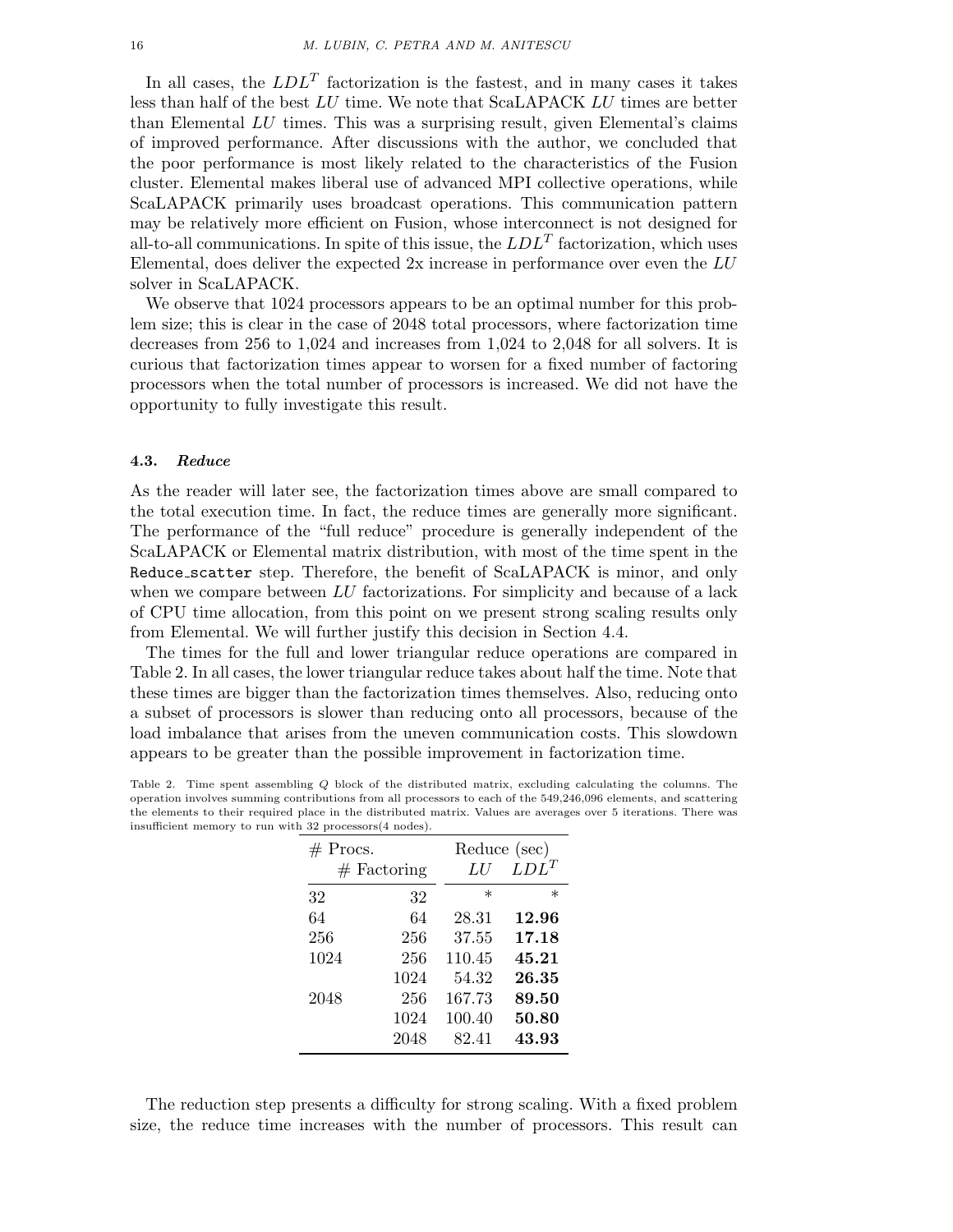be explained easily by an increase in communication overhead. Because the lower triangular reduce grows more slowly than the full reduce in absolute terms, we will see that in addition to being faster, the lower triangular reduce also provides the best strong scaling results.

## 4.4. Strong scaling

For the fixed problem size chosen (300 thermal units), the "backsolve" procedure to generate the columns of the terms in the sum of the Q block (17) takes approximately 140 seconds per scenario, independently of the total number of processors. This itself is large compared to the reduction and factorization steps, which are the only significant operations that are not "embarrassingly parallel". With 4,096 scenarios, we would expect very good strong scaling until the point where each processor is assigned a very small number of scenarios. This is the exact behavior we observed. The results are reported in Table 3.

Table 3. Total wall time for 5 interior-point iterations, with a fixed problem size with 4,096 scenarios, divided evenly across processors. All processors are used for factoring. Elemental is used for both  $LU$  and  $LDL<sup>T</sup>$ . The execution time for 64 processors is used as the baseline, and we calculate speedup and efficiency.

| Procs. |        | Tot. Walltime<br>(min) |            | Speedup<br>(Efficiency) | Peak Mem.<br>(MB per node) |
|--------|--------|------------------------|------------|-------------------------|----------------------------|
|        | ЫU     | $LDL^T$                | LI         | LDL <sup>T</sup>        |                            |
| 64     | 759.01 | 735.37                 | 64         | 64                      | 1818                       |
|        |        |                        | $(100\%)$  | $(100\%)$               |                            |
| 256    | 195.62 | 193.12                 | 248.3      | 243.7                   | 770                        |
|        |        |                        | $(97.0\%)$ | $(95.2\%)$              |                            |
| 1024   | 55.76  | 50.99                  | 871.1      | 922.9                   | 533                        |
|        |        |                        | $(85.1\%)$ | $(90.1\%)$              |                            |
| 2048   | 37.9   | 30.48                  | 1282.05    | 1534.9                  | 523                        |
|        |        |                        | $(62.6\%)$ | $(75.4\%)$              |                            |

The  $LDL<sup>T</sup>$  solver has the best strong scaling, primarily because of the smaller increases in reduce times. We observe very good scaling (90%) up to 1024 processors, where each processor is assigned four scenarios. Scaling degrades to 75% efficiency with 2048 processors, where each processor is assigned only two scenarios, and the reduction and factorization steps become more significant. The peak memory usage per node decreases with the number of processors because the size of the local matrix storage decreases and fewer scenarios are assigned. Note that memory usage includes the fixed 250 MB used during the reduce step.

Currently, the number of processors is limited by the total number of scenarios. This is not an unreasonable limitation, given that the computational difficulty with SAA problems generally arises from the large number of scenarios. Splitting scenarios across processors is a possibility, and could be accomplished by using parallel sparse libraries to perform the linear algebra in the second-stage.

Earlier we disregarded ScaLAPACK, claiming that the benefit over Elemental's LU solver is insignificant. We now substantiate that claim. For 1,024 processors, the difference in factor times was about 3.5 seconds (20.04 versus 16.59). Recalling that the reduction process is the same, over five iterations, this amounts to about a 17.5 second difference in total execution time. This is, in fact, not very significant compared to the 5 minute difference between  $LU$  full reduce and  $LDL^T$  lower triangular reduce.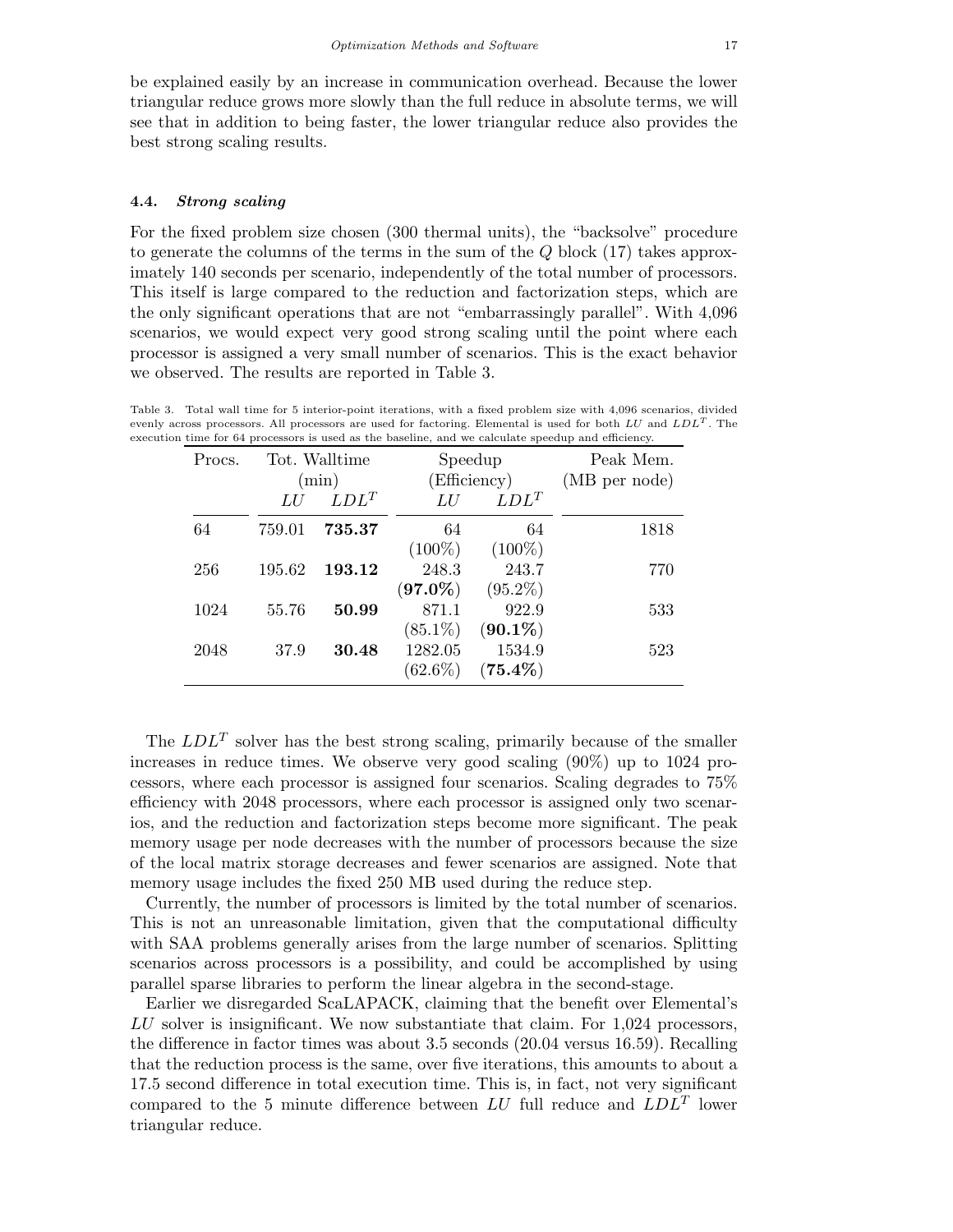

Figure 7. Plot of strong scaling results. See Table 3 for numerical values.

### 4.5. Weak scaling

Strong scaling is more difficult on smaller problems, and so above we used a relatively small first-stage matrix with size 24,660. By itself, this matrix requires about 4.5 GB to store, which does not exceed the capabilities of a modern computer; in the tests above, most of the memory on each node was in fact used to store the data associated with the scenarios. Here, we present weak scaling results, solving larger problems with a fixed number of processors. We solve the unit commitment problem described earlier, now with 640 and 1,000 thermal units on a fixed 1,024 processors with 4,096 scenarios. Table 4 contains the reduce and factorization time, and Table 5 contains the average iteration times. Because of the very large CPU time requirements, we ran three interior-point iterations for 640 and 1,000 thermal units (with 5 iterations for 300); for ScaLAPACK we can present only factorization times.

Table 4. Factorization and reduce times: 1,024 processors with all used for factorization, 4,096 scenarios. (S) indicates ScaLAPACK and (E) indicates Elemental.

|       | Thermal 1st Stage Size | Factor (Sec.)       | Reduce (Sec.) |
|-------|------------------------|---------------------|---------------|
| Units | $(Q+A)$                | $LU(S) LU(E) LDL^T$ | $LU$ $LDL^T$  |
| 300   | 23436+1224             | 16.59 20.04 6.71    | 54.32 26.35   |
| 640   | 49956+2584             | 60.67 83.24 36.77   | 256.95 128.59 |
| 1000  | 78030+4024             | 173.67 263.53 90.82 | 565.36 248.22 |

Table 5. Average iteration times and "backsolve" times per second-stage scenario: 1,024 processors with all used for factorization; 4,096 scenarios. Elemental used for LU.

|       | Thermal Total Variables                  |       | Per Scenario | Min./Iter.  | Peak Mem.                  |
|-------|------------------------------------------|-------|--------------|-------------|----------------------------|
| Units |                                          | Vars. | Sec.         |             | $LU$ $LDL^T$ (MB per node) |
| 300   | 57,677,508 14,076 139.55                 |       |              | 11.15 10.19 | 533                        |
| 640   | 121,764,108 29,716 689.35                |       |              | 53.49 50.44 | 722                        |
| 1000  | 189,620,508 46,276 1711.29 132.72 122.74 |       |              |             | 954                        |

Both the factorization and reduce times for  $LDL<sup>T</sup>$  continue to be about half of the times for LU. These are promising weak scaling results. The reduce times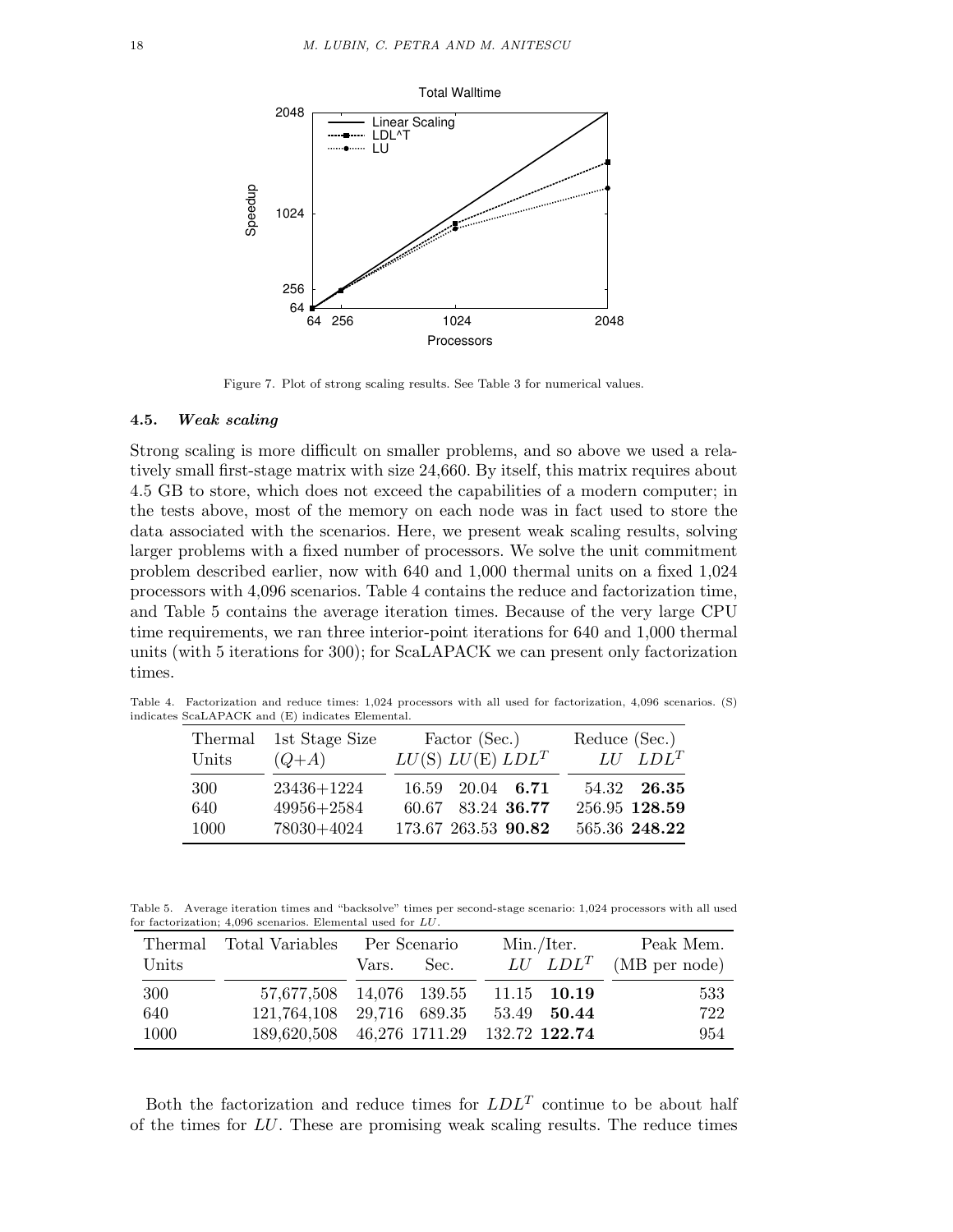scale quadratically with the size of the Q block, since the operation is a function of the number of elements. The factorization time should scale with the cube of the size of the first-stage matrix; but as the matrix size increases, the factorization routines become more efficient, and so we observe less than cubic scaling at these problem sizes. The matrix of the largest problem has a size of over 82,000, which would take approximately 50 GB to store, and the  $LDL<sup>T</sup>$  routine factors it in only 90 seconds. This translates to over two teraFLOPS of performance (20% of peak). Large matrices that would be very difficult, if not impossible, to solve in serial present no problem to solve efficiently in parallel.

None of these problems could have been solved previously by PIPS using LA-PACK to factor the dense matrices. Problems of this size are real-life problems. For example, 1,000 thermal units and 1,200 wind farms covers the entire Midwest region of the United States. To our knowledge, SAA problems with nearly 80,000 first-stage variables have not been previously solved.

#### 5. Conclusions and future work

We presented a specialized  $LDL<sup>T</sup>$  factorization procedure for solving dense saddlepoint linear systems in parallel. In numerical experiments, this procedure obtains the desired 2x increase in performance over a general LU factorization. Our factorization applies to an entire class of saddle-point systems and requires only five lines of C++ code to implement using an actively maintained parallel dense linear algebra library, Elemental. Currently, it is the only such procedure available. For saddle-point systems, it is likely more efficient than general parallel dense symmetric-indefinite solvers, if any are implemented in the future, because no comparisons or pivoting is required. The procedure scales well to very large systems, and performance will improve with improvements in the Elemental core.

We also presented an efficient method to assemble the matrix in the context of a parallel solver for two-stage stochastic optimization problems with recourse using the SAA approach. These problems are highly parallelizable by distributing the calculation for the second stage scenarios, but one must also solve a large dense linear system in the first stage variables. This work demonstrated how to parallelize solving this system as well. The overhead of parallelization arises in the assembly phase of the matrix, and we were able to reduce this cost by half by assembling only the lower triangle, significantly increasing the strong scaling efficiency. The communication overhead would likely be greatly reduced on a system with tightly coupled nodes and a dedicated collectives network, such as the Blue Gene/P at Argonne National Laboratory. We intend to test PIPS on this system as well as investigate efficient hybrid programming approaches (MPI plus shared-memory parallelization), which have become increasingly important for current and nextgeneration high performance computing.

By parallelizing the dense factorization, we removed the memory usage bottleneck that prevented PIPS from solving problems with a large number of first-stage variables. Now, PIPS is capable of solving very large real-life problems. This is an important problem for the integration of wind-generated power with the electricity grid, and this work is a necessary step forward in order to be able to solve it and similarly sized large-scale stochastic optimization problems.